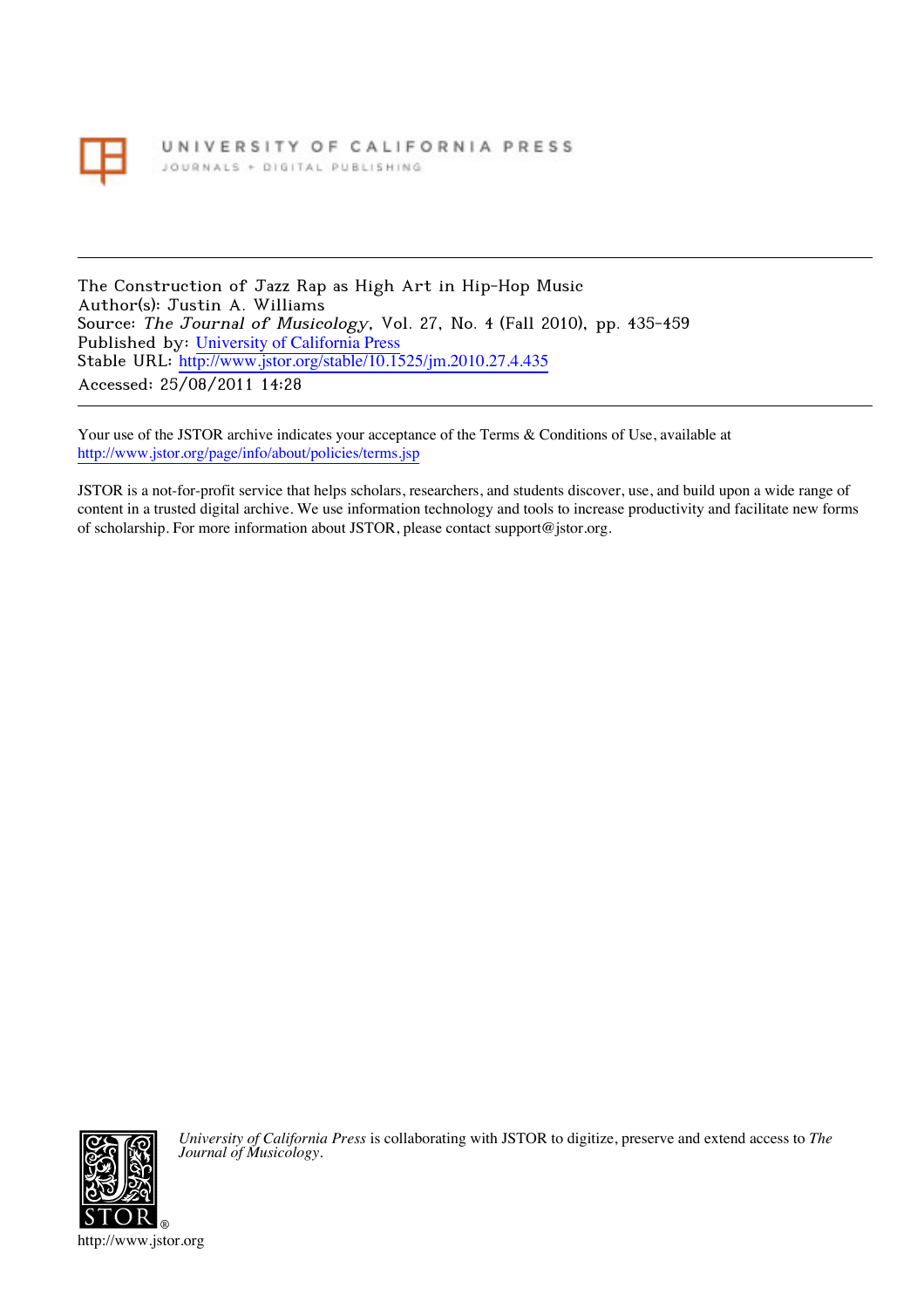# The Construction of Jazz Rap as High Art in Hip-Hop Music

JUSTIN A. WILLIAMS

For doubters, perhaps  $rap + jazz$  will = acceptance.<sup>1</sup> —Christopher John Farley, in *Time,* July 12, 1993

The so-called jazz hip hop movement is about bringing jazz back to the streets. It got taken away, made into some elite, sophisticated music. It's bringing jazz back where it belongs."<sup>2</sup> The late rapper Guru made this statement in a 1994 interview for *Vibe* magazine, at a time when the "jazz rap" subgenre had become a widely discussed phenomenon in media discourse. Simultaneously, the flowering of eclectic rap groups and subgenres in the hip-hop mainstream—a period some writers refer to as the "golden age" of the

> I am grateful for the helpful comments and suggestions on this material by a number of individuals, including Jane Brandon, Carlo Cenciarelli, Mervyn Cooke, Dan Grimley, Tim Hughes, Mark Katz, Adam Krims, Katherine Williams, and numerous anonymous reviewers. I owe special thanks to the British Library and Dawn-Elissa Fischer and Marcyliena Morgan at the Stanford Hiphop Archive (now at Harvard University) for access to media materials crucial to this article. Additional support was provided through a research grant from the Economic and Social Research Council, UK (Ref. PTA-026-27-2307).

<sup>1</sup> Christopher John Farley, "Hip-Hop Goes Bebop," *Time*, July 12, 1993, available at: http://www.time.com/time/magazine/article/0,9171,978844,00.html (accessed August 17, 2007). 2 Quoted in Danyel Smith, "Gang Starr: Jazzy Situation," *Vibe*, May 1994, 88.

*The Journal of Musicology,* Vol. 27, Issue 4, pp. 435–459, ISSN 0277-9269, electronic ISSN 1533-8347. © 2010 by the Regents of the University of California. All rights reserved. Please direct all requests for permission to photocopy or reproduce article content through the University of California Press's Rights and Permissions website, http://www.ucpressjournals.com/reprintInfo.asp. DOI: 10.1525/ jm.2010.27.4.435.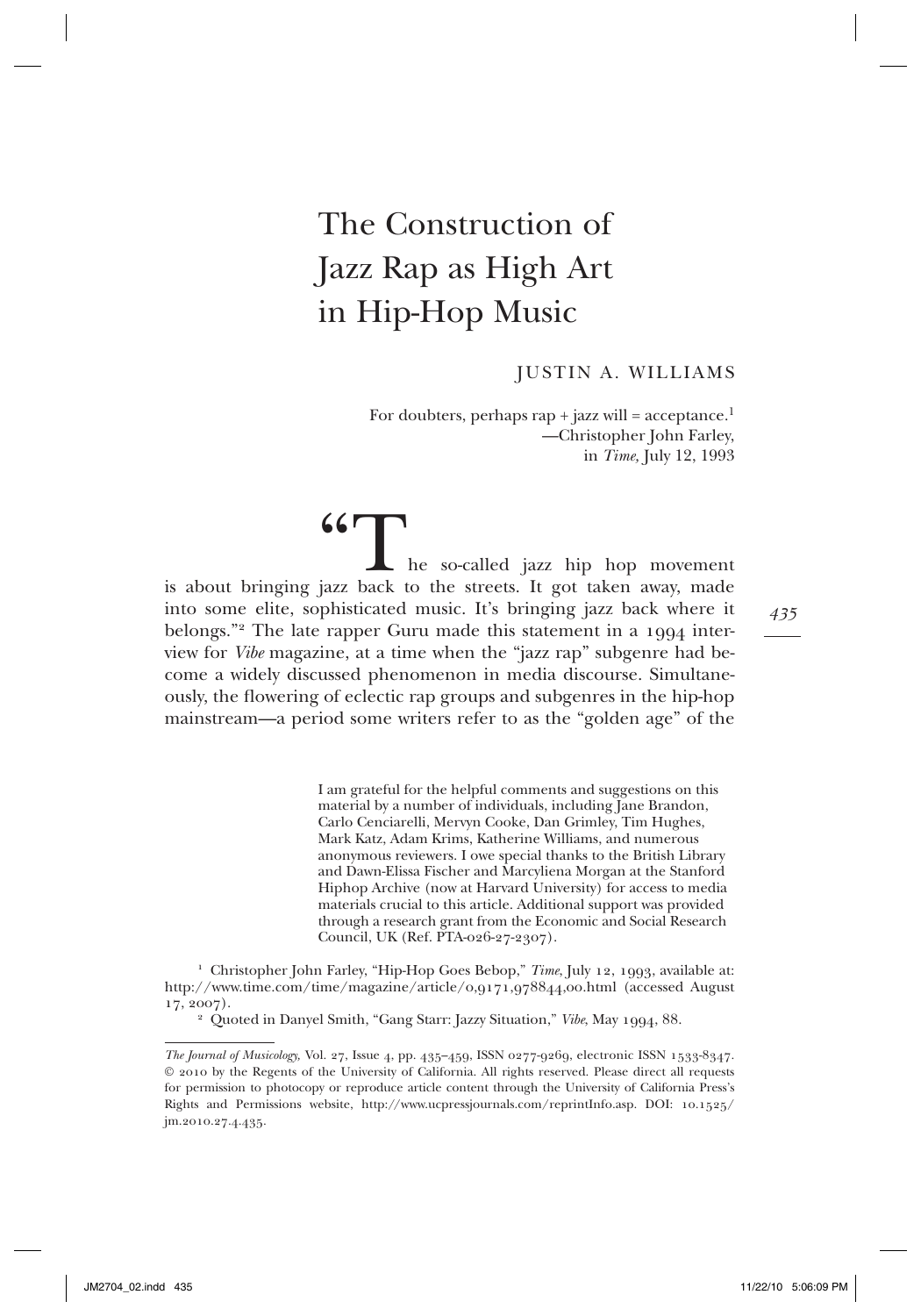genre (1986–93)—was coming to an end.3 During this era, multiple subgenres flaunted a wide variety of lyrical content, imagery, and eclectic musical styles, digitally sampled and borrowed.4

This essay focuses on a particular moment in hip-hop music history, roughly 1989–93, which saw the construction of jazz rap as an alternative to other rap subgenres such as "gangsta" and "pop rap." Most importantly, the status of jazz as a sophisticated art form in the mainstream culture industries in 1980s America played an important role in the cultural reception of jazz rap. Despite Guru's desire to bring jazz "back to the streets," the ideological damage had been done, so to speak—jazz aesthetics and imagery contributed to highbrow distinctions within the hip-hop music world.

Functionally speaking, the construction of jazz rap represented the creation of a unique type of high art within the rap music world, the term "high art" being understood specifically as a distinction within the hiphop domain and not with respect to cultural discourse more generally. When discussing rap music or hip-hop as an art form, writers position certain groups or genres at the top of an authenticity hierarchy, as opposed to the lower "mass culture" of other rap subgenres. Although artists, reviewers, and other commentators may not use the terms "high art" or "mass culture" in the context of rap music, the meaning and purpose of this distinction, which has been used for at least a century in American culture, remain consistent with other cultural realms, past and present.5

<sup>3</sup> Considered by historians to begin in the mid- to late-1980s and ending in 1993, this "golden age" began with Run-D.M.C.'s rise to popularity and ended with what Jeff Chang calls "the big crossover" in Dr. Dre's *The Chronic*. In this era, a diversity of artists and groups such as N.W.A., Ice Cube, Public Enemy, and 2 Live Crew coexisted in the rap mainstream with Jungle Brothers, KRS-One, De La Soul, A Tribe Called Quest, women such as MC Lyte and Queen Latifah, and pop-rap artists MC Hammer and Vanilla Ice. Writers and critics lament the loss of this "golden age" in light of the post-1992 hegemony of gangsta rap in the mainstream. See Jeff Chang, *Can't Stop Won't Stop: A History of the Hip-hop Generation* (London: Ebury, 2005), 420; and William Jelani Cobb*, To the Break of Dawn: A Freestyle on the Hip-hop Aesthetic* (New York: New York University Press, 2008), 47.

<sup>4</sup> A distinction is to be drawn between musical borrowing in general and (digital) sampling, which amounts to a special case of musical borrowing. By the late-1980s or early 90s, sampling had become cheaper and more efficient: many producers switched from the E-Mu SP-1200 to Akai MPC samplers, which were more flexible and allowed for more complex sampling techniques. For more detail on this shift, see *Classic Material: The Hip-Hop Album Guide,* ed. Oliver Wang (Toronto: ECW Press, 2003), 32; see also Joseph G. Schloss, *Making Beats: The Art of Sample-based Hip-hop* (Middleton: Wesleyan University Press, 2004), 34–35; and Felicia M. Miyakawa, *Five Percenter Rap: God Hop's Music, Message, and Black Muslim Mission* (Bloomington: Indiana University Press, 2005), 107. For a thorough explanation and discussion of digital sampling, see Mark Katz, *Capturing Sound: How Technology has Changed Music* (Berkeley: University of California Press, 2004), in particular, chap. 7, "Music in 1s and 0s: The Art and Politics of Digital Sampling," 137–57; see also Joanna Demers, "Sampling the 1970s in Hip-hop," *Popular Music* 22, no. 3 (2003): 41–56.

<sup>5</sup> Lawrence W. Levine, *Highbrow/Lowbrow: The Emergence of Cultural Hierarchy in America* (Cambridge, MA: Harvard University Press, 1988).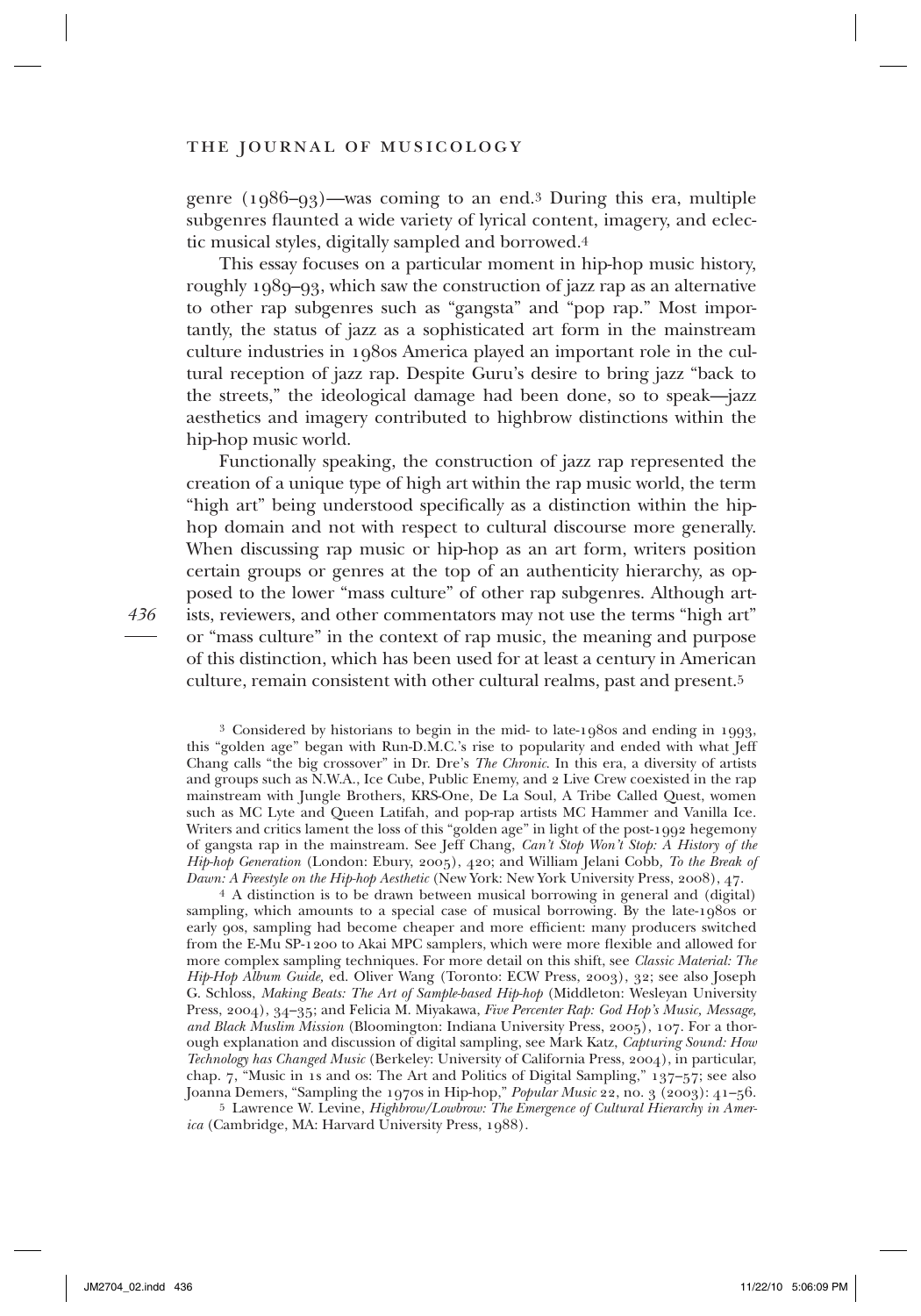Although attempts to place artists and groups within subgenres are inherently problematic, genre systems are nonetheless useful: "simply reference points,"6 as Krims suggests, a "blunt instrument" that is a "necessary step in grasping representation in rap."7 As stereotypes or "ideal types," the genres in question are constructed and used by the music industry, fans, and the media as structural interpretative frameworks. Examining contemporary music journalism is a particularly useful method by which to gauge this type of reception. Yet surprisingly, journalism (especially on hip-hop) has received less attention than it should in popular-music studies, for arguably it is reception, rather than composer intentionality or a musicologist's individual interpretation, that proves crucial to the productive discussion of digital sampling and other forms of borrowing in hip-hop and other musical cultures.

With regard to the term "jazz rap": I use it here for the sake of simplicity, since numerous classifications (e.g., hip-bop or jazz hiphop) were given to artists and groups at the time. Jazz codes—sounds, lyrical references, and imagery that were identified as jazz—facilitated the establishment of this subgenre and became a focal point for writers and fans. Although groups belonging to the hip-hop "golden age" sampled from a number of styles, jazz was a cultural product familiar to the popular consciousness of various audiences in 1980s America. Furthermore, ideological associations with jazz helped to shape identities for those who sampled and borrowed from jazz styles, and they informed a hierarchy within hip-hop largely based on art-versus-commerce rhetoric.

### *Jazz and the 1980s*

Mainstream jazz in the 1980s United States centered not so much on new developments as on the revival of older styles; and what seemed to dominate the public jazz discourse in this era was the notion that jazz was serious art music. The 1980s witnessed a widespread expansion in the cultural mainstream of what I call a "jazz art ideology," many characteristics of which developed during the bebop era of the 1940s and 50s; and they were revived in part because of successful "neoclassical" conservative jazz musicians like Wynton Marsalis.<sup>8</sup> By then, jazz had moved to concert halls, academic institutions, and to within close proximity of the classical

<sup>6</sup> Krims, *Rap Music*, 92.

<sup>7</sup> Ibid., 55.

<sup>8</sup> "Neoclassical" conservative jazz is a term used by Gary Giddins in his introduction, "Jazz Turns Neoclassical," *Rhythm-a-ning: Jazz Tradition and Innovation in the '80s* (New York: Oxford University Press, 1985), xi–xv. The idea of jazz as an elite art form was admittedly supported by a selected number of critics and writers well before the bebop era, particularly in France, and often centering on the work of Duke Ellington.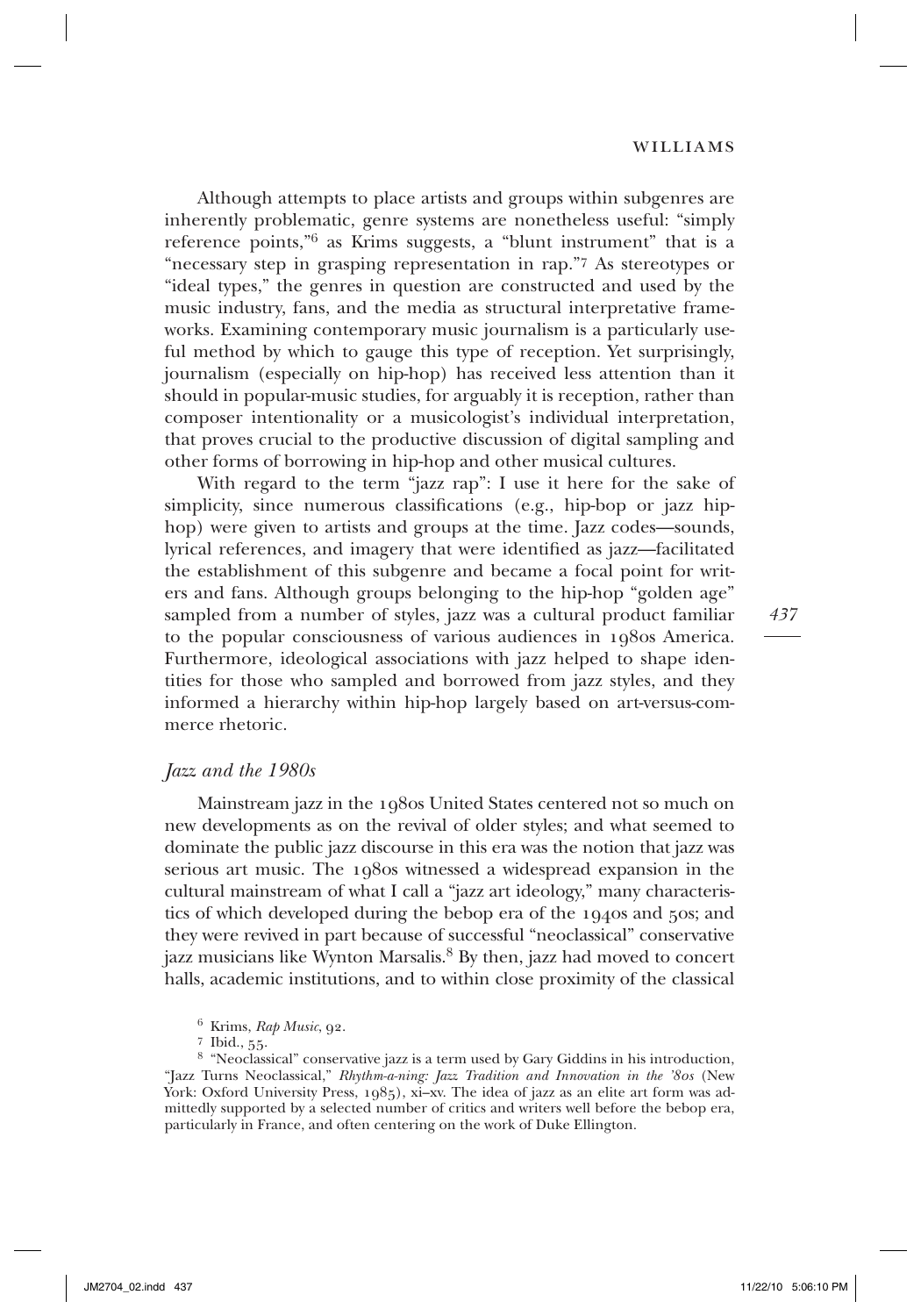#### the journal of musicology

section of music stores. Jazz became a symbol for many things: America, democracy, African American culture, and most important to this study, highbrow art music.<sup>9</sup> Stylistically, the jazz revived in the 1980s became what Stuart Nicholson calls "the hard-bop mainstream,"10 and its promotion by a number of younger musicians helped usher the music into membership in the cultural aristocracy.

The 1980s jazz renaissance occurred in a number of ways, including not only the touring of jazz artists and reissuing of jazz classics, but also the aggressive marketing of a younger generation of jazz musicians. Films like *Bird* (1988) and *Round Midnight* (1986) showed tormented genius musicians, and Spike Lee's *Mo' Better Blues* (1990)<sup>11</sup> romanticized the jazz world and put jazz in the cultural consciousness of the hip-hop generation.12 As for print media, dozens of jazz books and autobiographies were published and reissued to create and accommodate demand during this jazz resurgence.13 *The Cosby Show*, the most successful American sitcom of the 1980s, presented an upper-middle-class black family, used jazz musicians as guests (including Tito Puente, Dizzy Gillespie, the Count Basie Band, Jimmy Heath, Art Blakey, and Max Roach) and featured jazz-based scoring as music cues between scenes.<sup>14</sup> Although the show had been criticized for avoiding issues of race explicitly, it reinforced jazz's association with the black middle class by suggesting a highbrow sophistication to be set off against lower-class African American representations in popular culture, notably the "hood" films of the early  $1990s.^{15}$ 

<sup>9</sup> Robert Walser noted that "by the 1980s, jazz had risen so far up the ladder of cultural prestige that many people forgot it had ever been controversial." He cited a 1987 resolution by the U.S. Congress that declared jazz had "evolved into a multifaceted art form" and that the youth of America need "to recognize and understand jazz as a significant part of their cultural and intellectual heritage." (*Keeping Time: Readings in Jazz History, ed.* Robert Walser [Oxford: Oxford University Press, 1999], 332–33).

<sup>10</sup> For a more complete description, see Stuart Nicholson, *Jazz: The 1980s Resurgence*  (New York: Da Capo Press, 1995), vi.

<sup>11</sup> A popular single from the soundtrack of *Mo' Better Blues* was "Jazz Thing" by the hip-hop group Gang Starr (MC Guru and DJ Premier). The song tells a selective history of jazz, uses a number of jazz samples from across jazz's history, and includes characteristic turntable scratching styles from DJ Premier. The single and accompanying music video uses stock footage from older jazz performances, such as those from Duke Ellington and Charlie Parker. "Jazz Thing" brought the group national attention, though Gang Starr as a group subsequently tried to distance themselves from any jazz-rap categorization.

 $12$  Other jazz films of the 1980s worth mentioning are the Chet Baker documentary *Let's Get Lost* (1989), dir. Bruce Weber, and the Thelonious Monk biopic *Straight, No Chaser* (1989), dir. Clint Eastwood. Additionally, a number of jazz musicians were writing film scores at the time (e.g., Terence Blanchard, Mark Isham, Lennie Niehaus).

<sup>13</sup> Christopher Harlos, "Jazz Autobiography: Theory, Practice, Politics," in *Representing Jazz,* ed. Krin Gabbard (Durham, NC: Duke University Press, 1995), 132–33.

 $14$  The show ran from 1984 to 1992 and was the number 1 show in America for five consecutive years.

<sup>15</sup> These films include *Boyz n the Hood* (1991), dir. John Singleton, *South Central* (1992), dir. Steve Anderson, *Juice* (1992), dir. Ernest R. Dickerson, and *Menace II Society*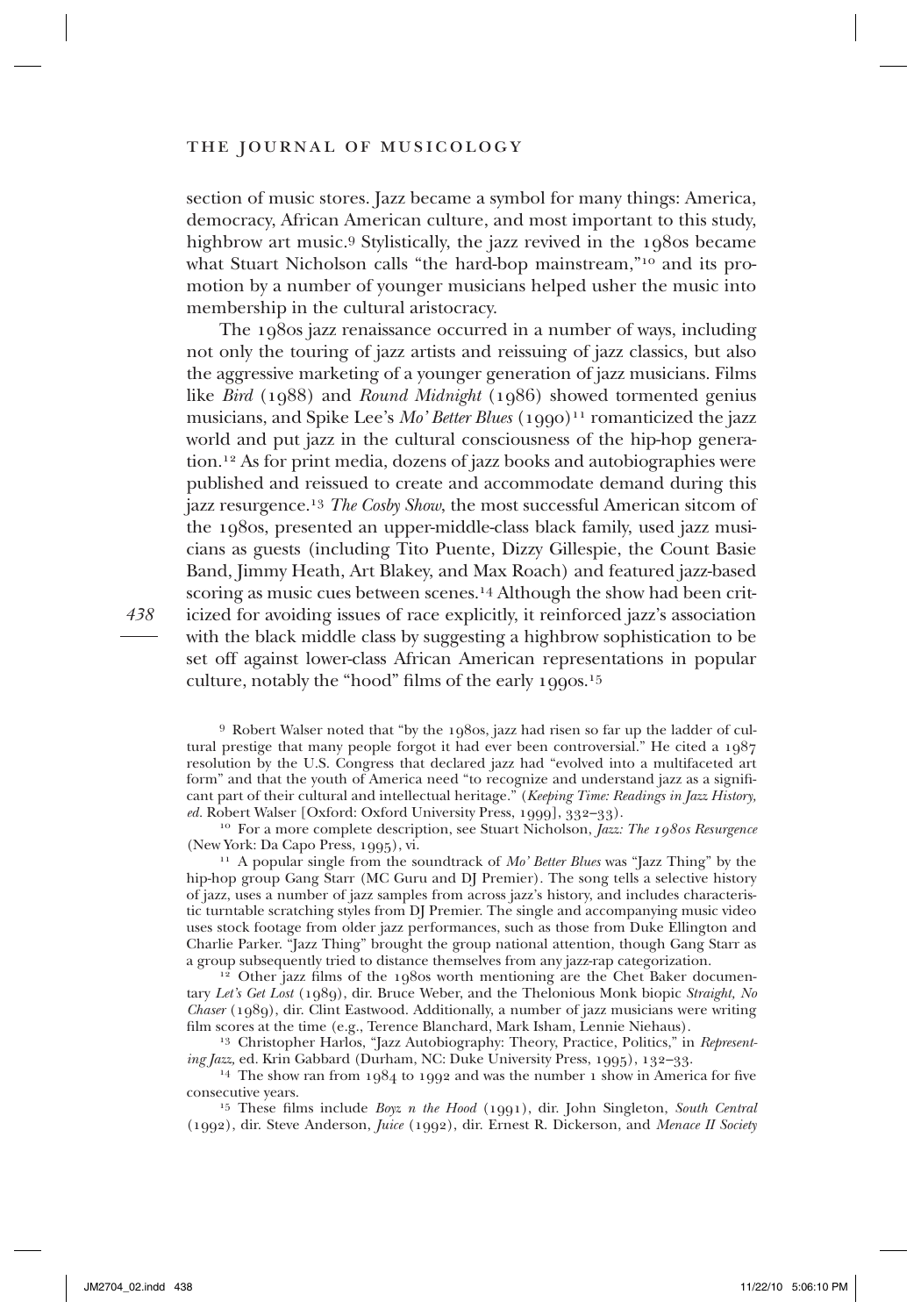Television commercials were also associating jazz with affluence. Chase Manhattan Bank, American Express, the Nissan Infiniti luxury car, and Diet Coke all used jazz in their television advertising.<sup>16</sup> In 1988, Yves Saint Laurent designed their fragrance "JAZZ For Men," which ran ads in *Rolling Stone* magazine and elsewhere.<sup>17</sup> Another advertisement in a 1991 *Rolling Stone* featured British jazz saxophonist Courtney Pine modeling GAP turtleneck sweaters.18 Partially inspired by Wynton Marsalis's taste for fine suits (and that of the other young musicians who followed his lead), marketers connected jazz with high fashion. The clean-cut images portrayed by these jazz musicians suggested a cultural elite, a higher-class ethos sharply contrasted to the working-class images of many rock and heavy metal performers.

There was a further institutionalization of jazz in education: middle schools and high schools added jazz bands to their lists of ensembles, universities offered classes and degrees in jazz, and parameters of the music were codified for the purposes of teaching improvisation.<sup>19</sup> As Grover Sales commented in his aptly titled *Jazz: America's Classical Music* (first published in 1984), "Monk, Mingus, Dolphy and the Miles Davis Sextet with Coltrane and Evans will fuel musicians of the future, just as Bach and Haydn prepare conservatory graduates."20

Wynton Marsalis, more than any other individual, played a key role in the mass-scale legitimization of jazz in the 1980s. A trumpet player and composer from New Orleans, he was the first recording artist to hold a record contract in jazz and classical music simultaneously (at age nineteen, with Columbia Records), and the first artist to win Grammys in jazz and classical in the same year (1983; he repeated the feat in 1984). He cofounded Jazz at Lincoln Center in 1987, firmly placing

<sup>(1993),</sup> dir. Albert and Allen Hughes. Juxtapositions of the black middle class and a lower class were not new. For example, this distinction was made during the Harlem Renaissance in the 1920s. For more on the black middle class, see William Julius Wilson, *The Declining Significance of Race* (Chicago: University of Chicago Press, 1978); Mary Patillo, *Black Picket Fences* (Chicago: University of Chicago Press, 1997); and Karyn Lacy, *Blue-Chip Black* (Berkeley: University of California Press, 2007).

<sup>16</sup> See Krin Gabbard, intro. "The Jazz Canon and Its Consequences," in *Jazz among the Discourses,* ed. Gabbard (Durham: Duke University Press, 1995), 1–2; see also Gabbard, *Jammin' at the Margins* (Chicago: University of Chicago, 1996), 102; and Richard Cook, *Blue Note Records: The Biography* (London: Secker and Warburg, 2001), 182.

<sup>&</sup>lt;sup>17</sup> One example can be found in *Rolling Stone*, no. 565, November 16, 1989, 1.

<sup>&</sup>lt;sup>18</sup> *Rolling Stone, no. 600, March 21, 1991, 2. This was part of a larger GAP campaign* entitled "Individuals of Style," which featured Dizzy Gillespie, Miles Davis, Maceo Parker, Courtney Pine, and others. See John McDonough, "Jazz Sells," *Downbeat,* October 1991, 34.

<sup>&</sup>lt;sup>19</sup> This includes methods taught by Jamey Aebersold, Jerry Coker, and David Baker. For a more detailed account of these developments in jazz education, see David Ake, *Jazz Cultures* (Berkeley: University of California Press, 2002), 112–45 (chap. 5: "Jazz 'Traning: John Coltrane and the Conservatory").

<sup>20</sup> Grover Sales, *Jazz: America's Classical Music* (New York: Da Capo Press, 1992), 219.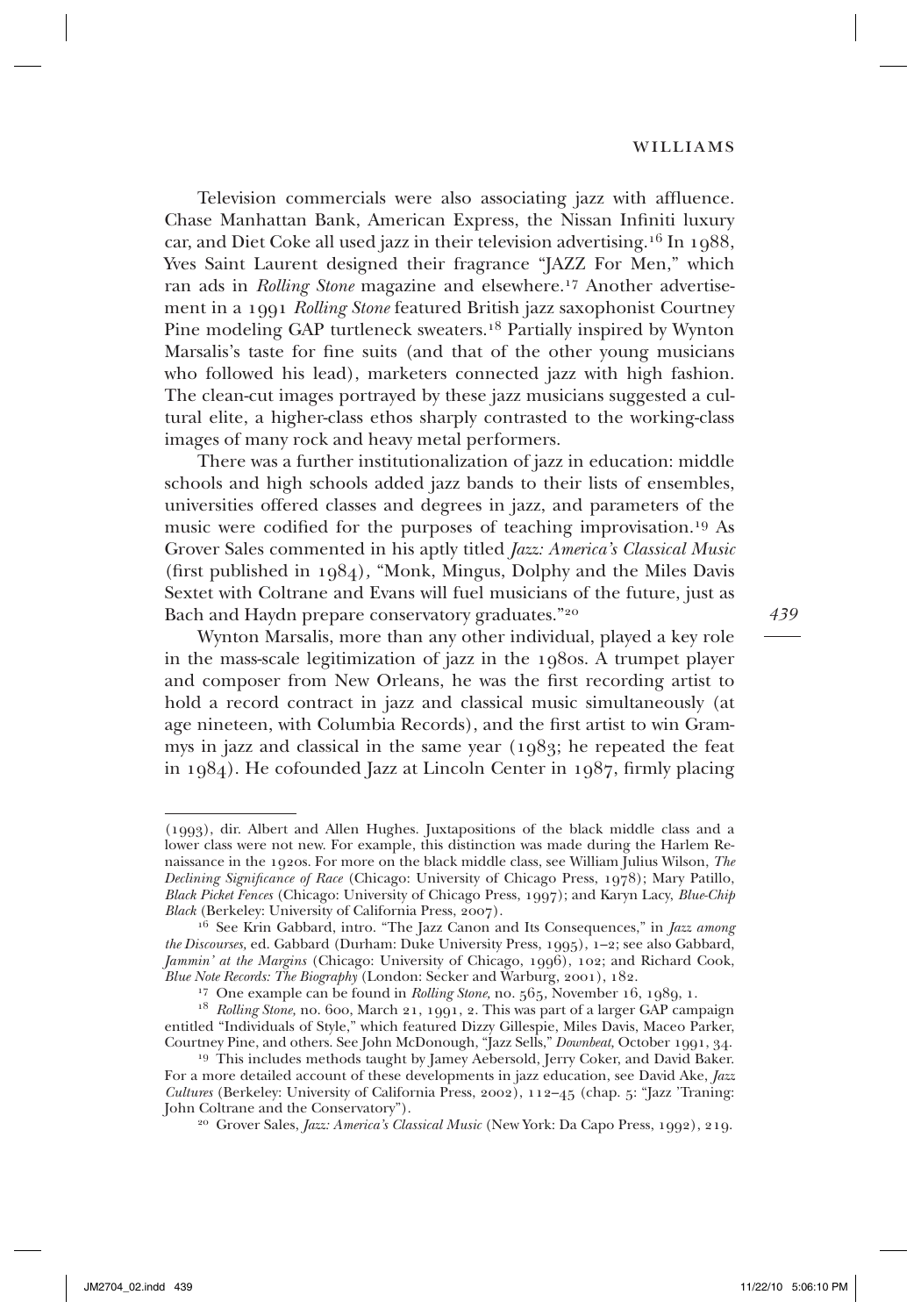jazz in the concert hall on a regular basis. Described by Francis Davis as "rebelling against non-conformity,"21 Marsalis championed the great composers of acoustic jazz while dismissing any nonacoustic endeavor as a debased derivative of a pure art form. He was even more abruptly dismissive of pop music and hip-hop. Influenced heavily by jazz ideologies of Stanley Crouch and Albert Murray, Marsalis became, to quote Richard Cook, a "jazz media darling in an age when there simply weren't any others."22 Accepting interviews for magazines, television, and newspapers as well as hosting jazz programs on National Public Radio and the Public Broadcasting System, Marsalis became the rare case of a cultural producer (musician/composer) who was also a cultural intermediary—a public intellectual whose influence created boundaries, definitions, and tastes for the public.<sup>23</sup> Reaffirming the notion that jazz was "America's classical music," he was (and still is) a gatekeeper of the "jazz tradition."

Although no time and place is ever truly homogeneous ideologically, the belief that jazz was a "serious music" became pervasive in media discourse of the 1980s as jazz became associated with affluence, sophistication, and a highbrow aesthetic that resisted being considered a "popular music."<sup>24</sup> Sonorities identified as jazz occupied the mainstream cultural consciousness, and the political legitimacy of jazz would affect the reception of those who borrowed from the imagery and music of the genre.

# *Jazz Rap*

Whereas musicians of the 1980s jazz mainstream tended to cultivate older styles idiomatically intact, hip-hop artists were envisioning music of the past differently, first through the technology of the turntable,

<sup>21</sup> Francis Davis, *In the Moment: Jazz in the 1980s* (New York: Oxford University Press, 1986), 29–41 ("The Right Stuff"). See also Stuart Nicholson, *Is Jazz Dead? (Or has it moved to a new address)* (London: Routledge, 2005)*,* 23–52 ("Between Image and Artistry: The Wynton Marsalis Phenomenon").

<sup>22</sup> Cook, *Blue Note Records,* 212–13.

<sup>&</sup>lt;sup>23</sup> Perhaps the most exemplary document of his views at the time can be found in an article Marsalis wrote for the *New York Times* (July 31, 1988) entitled "What Jazz Is—and Isn't," subsequently anthologized in Walser, *Keeping Time,* 334–39. For more on cultural intermediaries, see Keith Negus, "The Work of Cultural Intermediaries and the Enduring Distance Between Production and Consumption," *Cultural Studies* 16, no. 4  $(2002): 501-15.$ 

<sup>&</sup>lt;sup>24</sup> There were multiple forms of jazz in the 1980s, with a number of ideological connotations. Two worth mentioning are the more avant-garde streams of jazz, exempli fied by John Zorn and Anthony Braxton, and smooth jazz, which was a lighter version of fusion from the 1970s. Smooth jazz artists such as Kenny G and David Sanborn are often the focus of criticism from jazz purists, but their albums were commercially successful in the 1980s and helped to form their own significant jazz subgenre.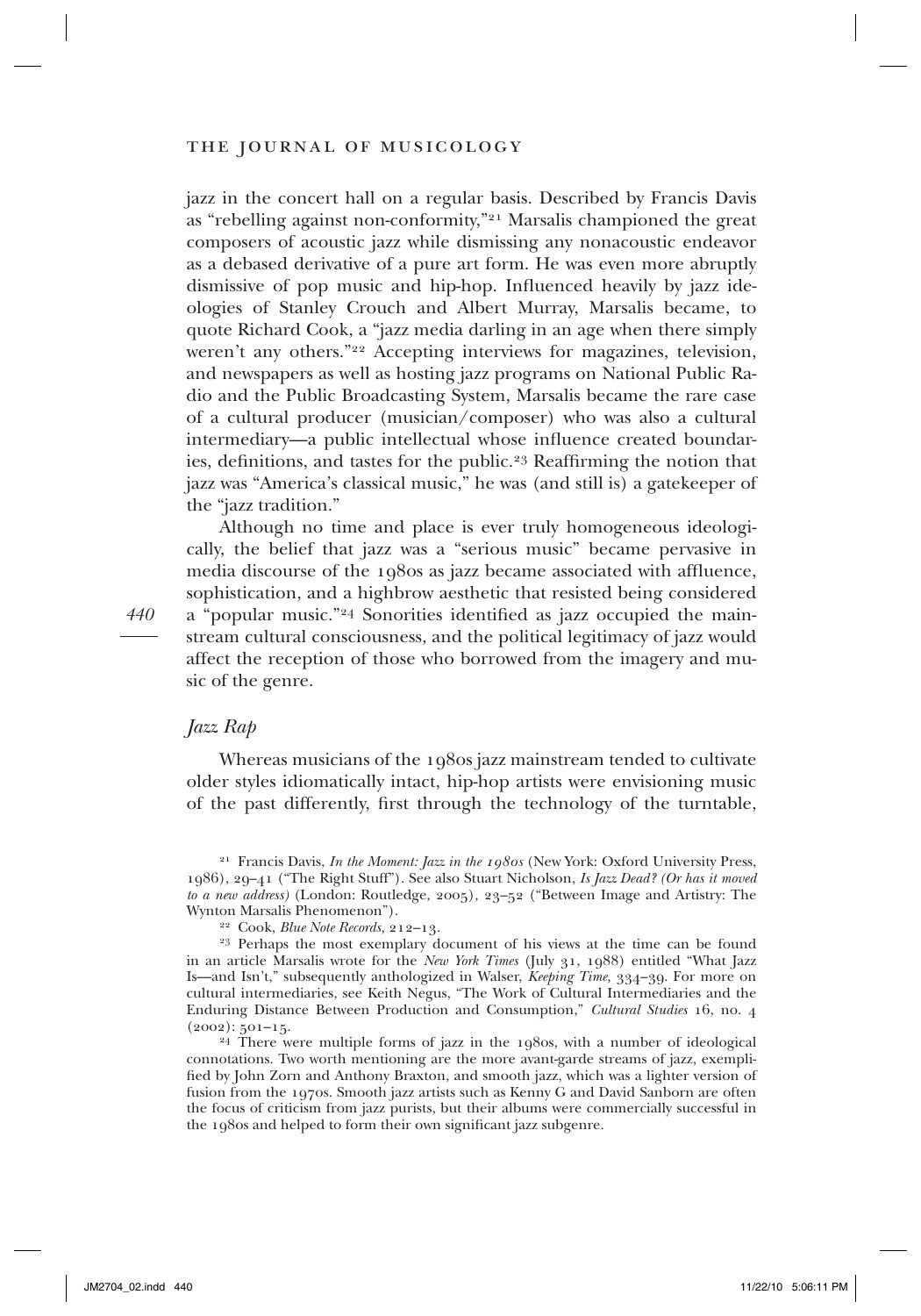then with samplers and other studio technology to create something new. Both hip-hop and jazz had their origins as dance music; they were largely the product of African American urban creativity and innovation, and they shared rhythmic similarities: hip-hop and hard-bop jazz of the 1950s and 60s were stylistically defined by a dominance of the beat. Bebop jazz was a source of inspiration for many 1950s hipsters and beat poets, and poetry was often recited with jazz accompaniment  $(almost as a proto-rap form)$ . Improvisation (more specifically, the ability to improvise in the generic idiom) was linked to authenticity in both jazz and hip-hop.<sup>25</sup> For mainstream jazz, in addition to the technical mastery of one's craft, it was what one did with the past that made one authentic, and battles (or "cutting contests") were not uncommon in the early days of jazz as a way to gain respect (and gigs) in the musical community; in certain subgenres of hip-hop, one's ability to freestyle (improvise raps on the spot) and to "battle" rap are sure signs of authenticity in certain "underground" rap and DJ circles.

Rap groups such as De La Soul, A Tribe Called Quest, Gang Starr, and Digable Planets emerged from the late 1980s and early 90s with categorizations for their music, including jazz rap, jazz-hop, jazz hiphop, hip-bop, new jazz swing, alternative rap, and others.<sup>26</sup> Most overtly, the shared African American musical lineage of jazz and hip-hop became a focus in the reception of jazz rap in interviews and other journalism. From a practical standpoint, the artists' parents and siblings often had record collections that were readily available and could be used to sample.27 In fact, some rap artists had jazz musician parents, most

<sup>25</sup> Reginald Thomas, "The Rhythm of Rhyme: A Look at Rap Music as an Art Form from a Jazz Perspective," in *African American Jazz and Rap: Social and Philosophical Examinations of Black Expressive Behavior*, ed. James L. Conyers (London: McFarland, 2001), 165–66. For examples of underground rap scenes, see Marcyliena Morgan, *The Real Hiphop* (Durham: Duke University, 2009), and Anthony Kwame Harrison, *Hip Hop Underground* (Philadelphia: Temple University Press, 2009). Cinematic examples of such battles can be found in the Eminem quasi-biopic *8 Mile* (2003), dir. Curtis Hansen.

<sup>26</sup> The term "new jazz swing" can be found in Portia K. Maultsby, "Africanisms in African American Music," in *Africanisms in American Culture*, ed. Joseph Holloway, 2nd ed. (Bloomington: Indiana University Press, 2005), 327. Jazz rap or alternative rap had also been deemed (and dismissed as) "college boy" rap, no doubt influenced by the highbrow topics of groups like Digable Planets and jazz's associations with college-educated, middle-class audiences. Many groups, such as A Tribe Called Quest, did become popular on college campuses before expanding to a wider audience. College radio stations also had successful underground hip-hop communities that would also organize events on campus. See Chang, *Can't Stop Won't Stop*, 422; Shawn Taylor, *People's Instinctive Travels and the Paths of Rhythm* (New York: Continuum, 2007), 66; Krims, *Rap Music*, 65.

<sup>27</sup> One example of a producer influenced by his parents' jazz tastes is DJ Premier; Ty Williams "Rap Session—Hip-Bop: The Rap/Jazz Connection," *The Source*, September 1992, 21. See also David Toop, *The Rap Attack 2* (London: Serpent's Tail, 1992), 189; and Brian Coleman, *Check the Technique: Liner Notes for Hip-hop Junkies* (New York: Villard, 2007), 164–65, 235.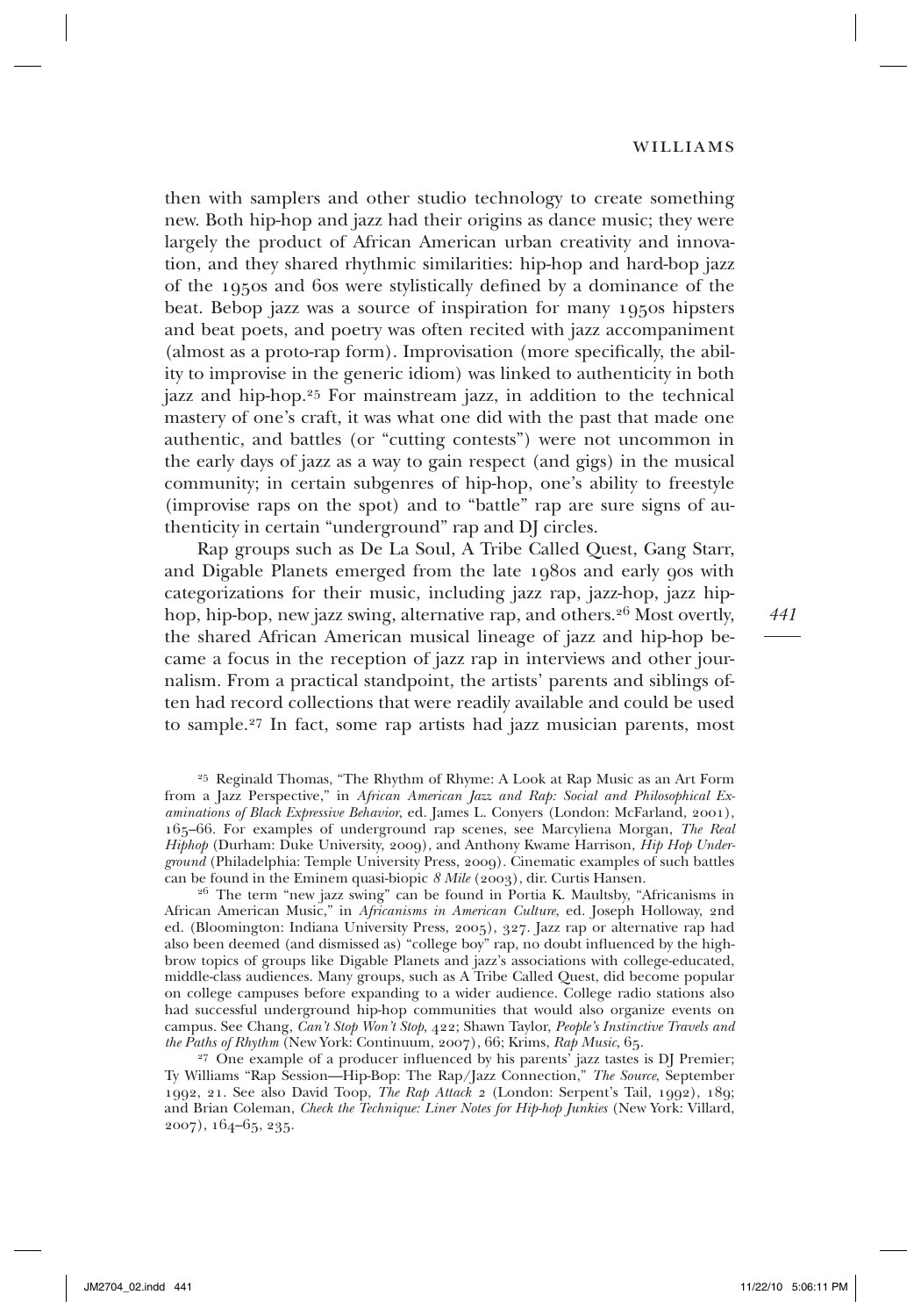recognizably rapper Nas, whose father Olu Dara occasionally performs on his son's albums. Rapper Rakim (of Eric B and Rakim) was a saxophone player whose mother was a professional jazz and opera singer.<sup>28</sup> The father of turntablist Grandmaster D.ST (later DXT) managed jazz musicians like Clifford Brown and Max Roach.<sup>29</sup> As Butterfly of Digable Planets raps, "my father taught me jazz, all the peoples and the anthem / Ate peanuts with the Dizz and vibe with Lionel Hampton."30 If jazz and hip-hop are most often treated as separate musical and cultural institutions, then the linking of the two acted as a symbolic exchange, an alliance that increased the social capital of both.31

Many groups that sampled jazz were part of a loose collective called the Native Tongues: Jungle Brothers, De La Soul, and A Tribe Called Quest, all formed in New York in 1988, rapping politically and socially conscious lyrics while promoting Afro-humanistic identities. Although they were inspired by Afrika Bambaataa's Zulu Nation, it was the New York City scene generally that most directly influenced both their jazz awareness and their knowledge of early hip-hop. Taylor notes that A Tribe Called Quest in particular "steered away from the ubiquitous funk and old-school soul samples of their fellow Tongue members and embraced rock and roll and jazz. . . . They were socially relevant, proudly black and whimsical, quirky and confident, a near perfect amalgamation of the other two groups."32

The lyrics and imagery of these groups often displayed an ethos most appropriately identified as bohemian,<sup>33</sup> and their references spanned numerous countercultures, from hippies to Five Percenter culture, beatniks, and blaxploitation films. In the case of Digable Planets, overt references to bebop and hard bop musicians stood side by side with their rendering of existential and Marxist philosophies. Album titles such as Digable Planets's *Reachin': A Refutation of Time and Space* and A Tribe Called Quest's *People's Instinctive Travels and the Paths of Rhythm*

<sup>28</sup> Chang, *Can't Stop Won't Stop,* 258.

<sup>29</sup> Grandmaster D.ST was featured on the 1983 Herbie Hancock single "Rock It" and this was one of the earliest high-profile collaborations between jazz and hip-hop artists. S.H. Fernando, Jr., *The New Beats: Exploring the Music, Attitudes, and Culture of Hip-Hop*  (New York: Doubleday, 1995), 140.

<sup>30</sup> Butterfly, "Examination of What" (track 14) on Digable Planets, *Reachin' (A New Refutation of Time and Space)*, (1:45).

<sup>31</sup> Bourdieu makes the distinction between social capital and cultural capital in "The Forms of Capital," in *Handbook of Theory and Research for the Sociology of Education*, ed. John G. Richardson (London: Greenwood Press, 1986), 243–48.

<sup>32</sup> Taylor, *People's Instinctive Travels,* 9–10.

<sup>33</sup> Krims, *Rap Music,* 65–70. Bohemianism is certainly a feature of the language and style of the 1950s "hipsters" who also looked to jazz as part of a early cold war sensibility of hipness. See Phil Ford, "Hip Sensibility in an Age of Mass Counterculture," *Jazz Perspectives* 2, no. 2 (2008): 121–63. And as Ford reminds us, "Elitism is essential to hipness," not only in contemporary jazz but also in cold war hip sensibilities more generally (142).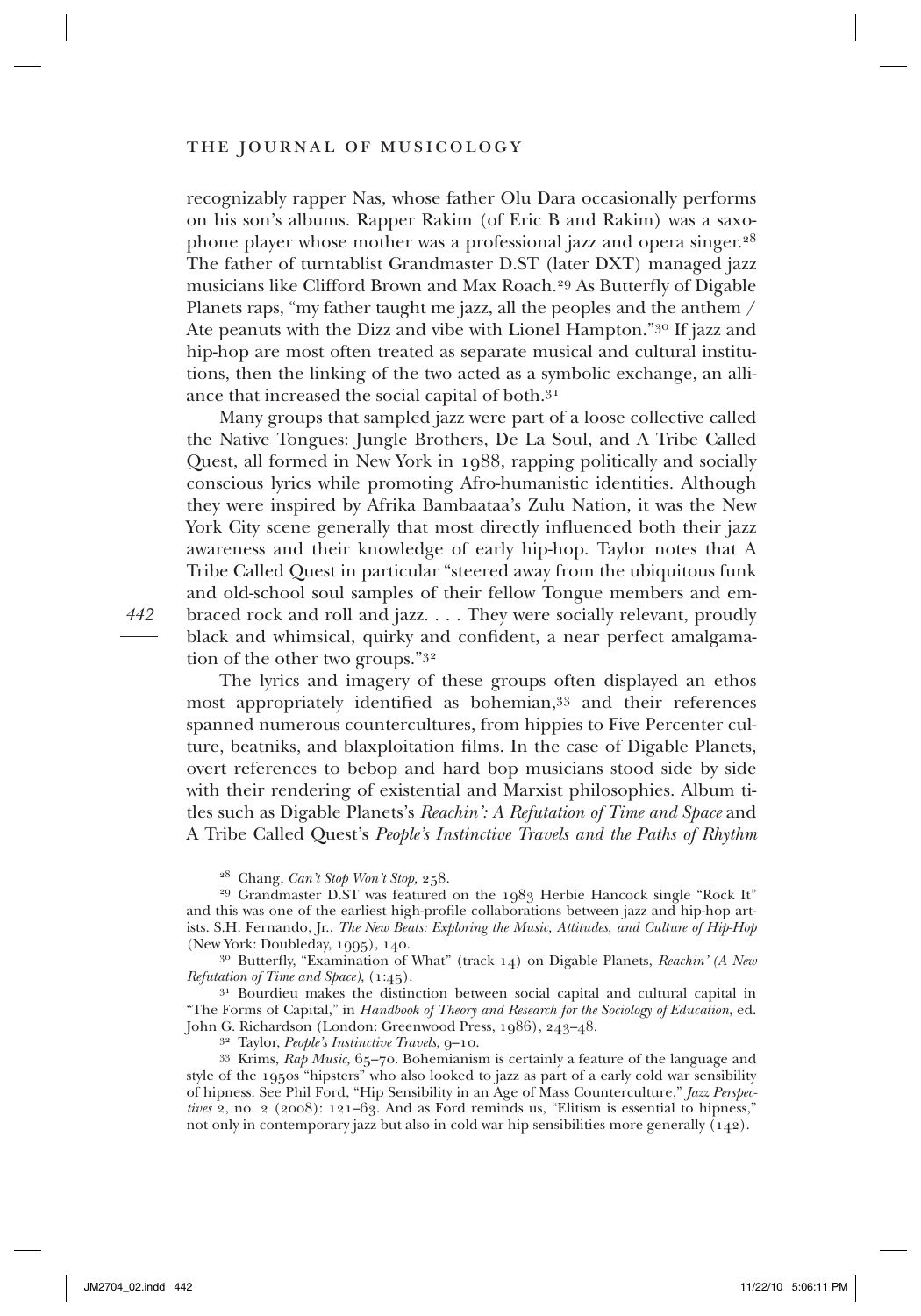project the complexity of their subject matter through an insider language difficult to decipher (similar to arcane bebop song titles such as "Epistrophy" and "Ornithology"). Both the obscurity of their lyrics and their incorporation of jazz sonorities signaled a higher artistic plane—a notion of rap as high art and expander of consciousness.

## *Jazz Codes*

Musical elements that have been identified as jazz codes include a walking acoustic bass, saxophones, trumpet with Harmon mute, 34 and jazz guitar, to name a few.35 As Steve Redhead and John Street have written, authenticity "is rarely understood as a question of what artists 'really' think or do, but of how they and their music and image are interpreted and symbolized,"36 and the same could be said of genre identifications. For my purposes, the interpretation of jazz codes is an issue of audience reception rather than intention or the identification of sources for a jazz sample. Thus when Wynton Marsalis complained in the late 1980s that "people don't know what I'm doing, basically, because they don't understand music. All they're doing is reacting to what they think it remotely sounds like,"37 he acknowledged that authorial intent (or performer intent) may differ greatly from audience interpretation. For example, an acoustic bass may signify a "live" jazz aesthetic, even though it may be achieved through digital sampling. If a rap group samples from a 1970s funk horn line, it may be identified in its old context as funk; but in the newer context, the instrumentation of sax and trumpet may be interpreted as jazz.

A jazz code falls under what Philip Tagg calls a genre synecdoche an instrument or musical structure that is shorthand for an entire style or genre.38 In jazz rap, this may be achieved by the timbre of a particular

34 The Harmon mute, specifically designed for brass instruments, is made of metal with a ring of cork around the outside so that air can escape only through the mute. It creates a quiet but sharp and metallic sound and was often used to change timbre of the trumpet or trombone in jazz big band music. It can be played with or without a metal "stem" that drastically changes the sound when inserted in the mute. Its sound was specially associated with Miles Davis, who used the mute (without stem) frequently during his long career.

<sup>35</sup> This approach to jazz codes is particularly indebted to the semiotic methodologies of John Fiske and Philip Tagg.

<sup>36</sup> Steve Redhead and John Street, "Have I the Right? Legitimacy, Authenticity and Community in Folk's Politics," *Popular Music* 8, no. 2 (1989): 180. Redhead and Street interpret Sting's collaboration with jazz musicians for his first solo album *The Dream of the Blue Turtles* (1985) as a gesture of political legitimacy.

<sup>37</sup> Rai Zabor and Vic Garbarini, "Wynton vs. Herbie: The Purist and the Crossbreeder Duke It Out," in *Keeping Time*, 342.

<sup>38</sup> Philip Tagg, *Introductory Notes to the Semiotics of Music,* version 3 (1999), 26–27, available at: http://www.tagg.org/xpdfs/semiotug.pdf (accessed August 22, 2009).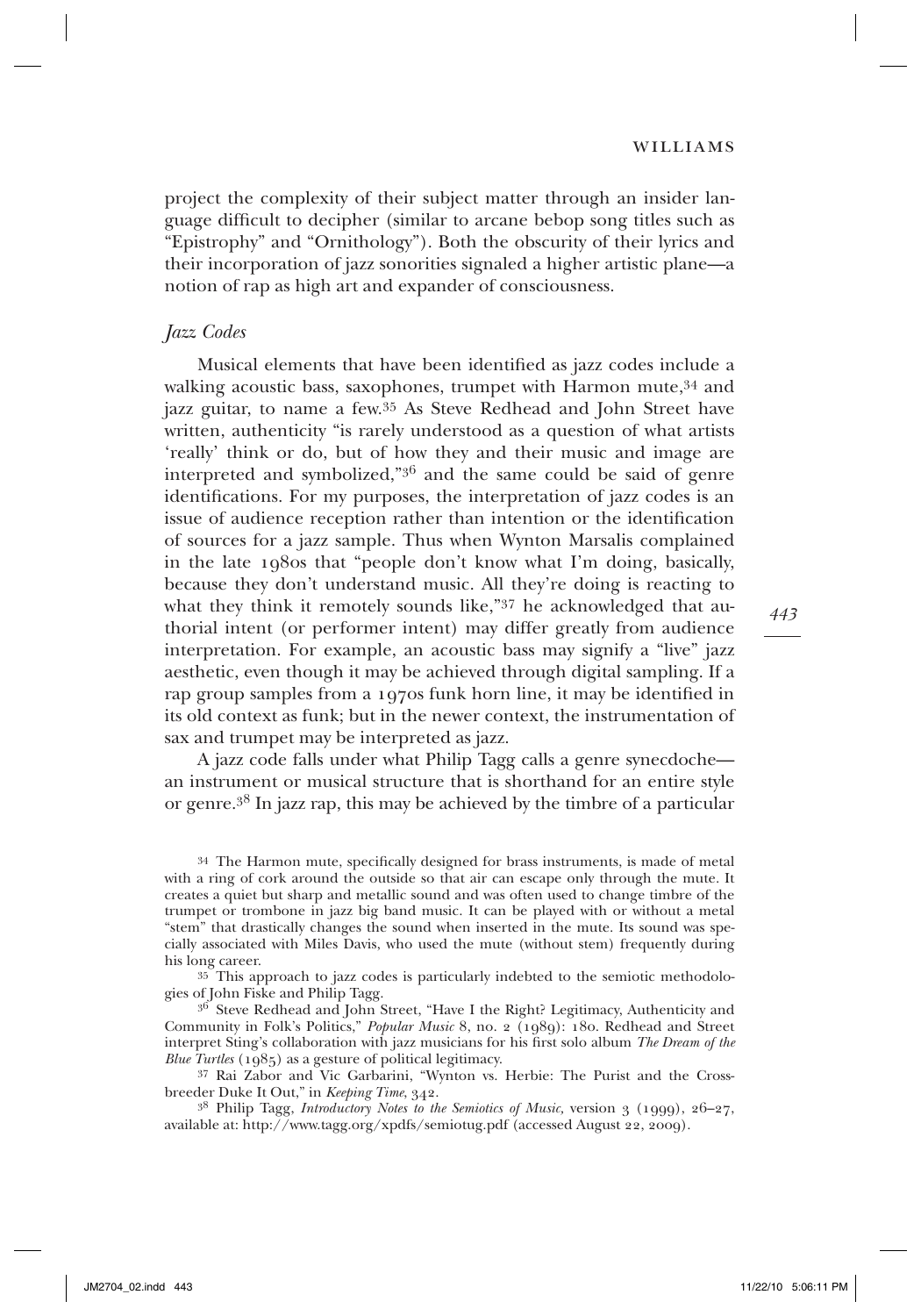instrument (e.g., saxophone) and the jazz performance approach to an instrument (e.g., "walking" acoustic bass lines). The parameters of timbre, instrumentation, and performance approaches are arguably more important to jazz identity than syntactical processes (melody, harmony, and other musical features that can be represented in score notation). Jazz as a performance approach produces a particular jazz *feel* (notably "swung" eighth notes and expressive sub-syntactical microrhythmic variations)39 along with the associations of particular instruments and their timbres. (Admittedly, this is better represented through recorded excerpts than through the "categorical perception"40 of a musical score, though I provide some transcriptions for illustrative purposes below.) $4<sup>1</sup>$ Technically speaking, it is the sub-syntactical level of expressive timing (that which contributes to Keil's "engendered feeling") that characterizes a swing feel. As Matthew Butterfield argues, the groove in jazz arises not from syntactical processes, but from expressive microtiming at the sub-syntactical level.42 These are the parameters that contribute to the identification of jazz codes.

*444*

Codes, like music genres, simplify in order to clarify and categorize a heterogeneous reality. The audience then interprets meanings with regard to these codes, actively constructing from a text (in this case, a recording) and changing the text in the process. Rather than simply a transmission from media to individual, there is a conversation between the two. The attempt to fix such unfixed texts through genre categorization is one of the two strategies the music industry has for controlling unreliable demand (creating stars is the other).43 The texts in question are nonetheless sites of constant shifts and change, so that interpretation is largely dependent on the perspective of listeners or interpretive communities. For jazz rap, the socially situated interpretations point to the 1980s mainstream jazz art ideology. What follows are examples of "jazz codes" in the lyrics, imagery, and "beats" of two canonical jazz

39 Matthew W. Butterfield, "The Power of Anacrusis: Engendered Feeling in Groove-Based Musics," *Music Theory Online* 12, no. 4 (2006).

<sup>40</sup> "Categorical perception" is a term that Eric Clarke uses to describe the way we perceive music in certain durational categories (e.g., quarter note, eighth note, half note, etc.). See Eric F. Clarke, "Rhythm and Timing in Music," in *The Psychology of Music,* ed. Diana Deutsch, 2nd ed. (Burlington: Burlington Academic Press, 1999), 490.

<sup>41</sup> Most hip-hop studies take a sociological or historical approach rather than a musicological one. In fact, the use of musical notation is, more often than not, seen as exclusionary and elitist by many who do academic work on hip-hop music and culture. My intention in including music examples is primarily to emphasize the importance of the musical detail on hip-hop recordings, notably what may be described as an intramusical discourse, an element whose agency all too often goes unexplored in hip-hop scholarship.

<sup>42</sup> Butterfield, "The Power of Anacrusis," 4.

<sup>43</sup> Simon Frith, "The Music Industry," in *The Cambridge Companion to Pop and Rock,* ed. Simon Frith, John Street, Will Straw (Cambridge: Cambridge University Press, 2001), 35.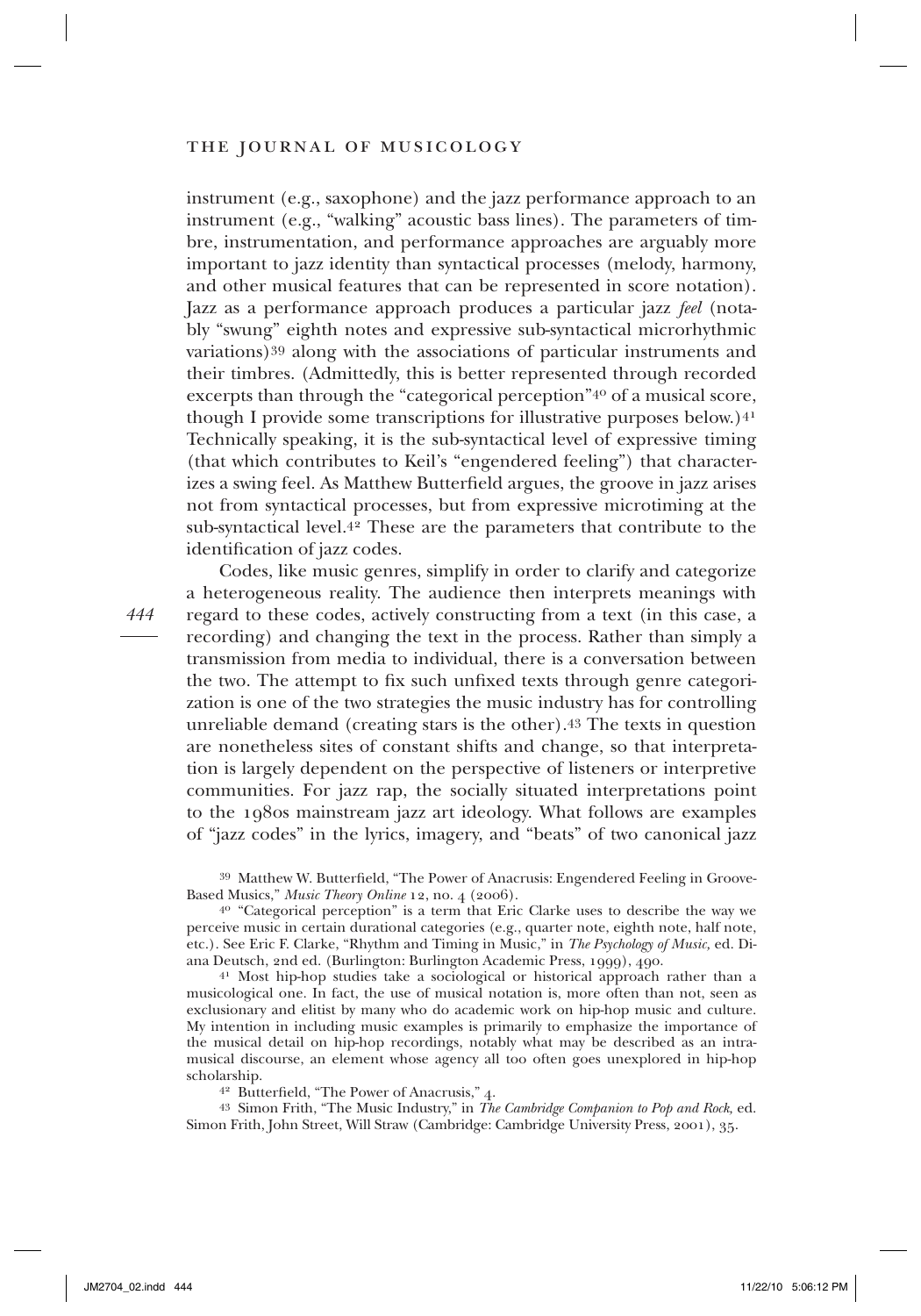rap groups: A Tribe Called Quest and Digable Planets. (Here I will use the hip-hop terminology "flow" to designate the delivery of rap lyrics and "beat" to refer to its sonic complement: not only its percussive elements, but all sounds on the recording that do not include the rapper's " $flow."$ )

In A Tribe Called Quest's second album, *The Low End Theory* (1991), where jazz bassist Ron Carter is featured on "Verses from the Abstract," jazz codes can be recognized throughout; the sounds of acoustic bass, saxophone, and vibraphone are the most prominent of these.44 Q-Tip and Phife's lyrics (on *The Low End Theory*) feature criticism of the music industry and the more commercially successful pop, R&B, and "new jack swing" artists.45 Q-Tip pointedly sets himself apart from pop rappers in "Check the Rhime":

Industry rule number four thousand and eighty, Record company people are shady. So kids watch your back 'cause I think they smoke crack, I don't doubt it. Look at how they act. Off to better things like a hip-hop forum. Pass me the rock and I'll storm with the crew and . . . Proper. What you say Hammer? Proper.<sup>46</sup> Rap is not pop, if you call it that then stop  $(2:54-3:14)$ .

Example 1 shows the "Check the Rhime" saxophone phrase from the chorus.47 Acting as a jazz code, the sampled saxophone phrase provides a sonic alternative to R&B and pop rap, a musical complement to the lyrical meaning. Phife invokes a similar distancing from pop on their second single, titled "Jazz (We've Got)," when he claims that their songs are "strictly hardcore tracks, not a new jack swing" (2:02). The

<sup>44</sup> A Tribe Called Quest was formed in Queens in 1988. The members of the group were producer/DJ Ali Shaheed Muhammad, MC/producer Q-Tip (Jonathan Davis), and MCs Phife (Malik Taylor) and Jarobi (only on the first album). Their debut album *People's Instinctive Travels and the Paths of Rhythm* (1990) also featured a number of jazz samples. For analyses of unity between beat and flow in ATCQ's "Scenario," "Can I Kick It," and "Push It Along," see Kyle Adams, "Aspects of the Music/Text Relationship in Rap," *Music Theory Online* 14, no. 2 (2008).

<sup>45</sup> New jack swing was a style from the late-1980s and early-1990s that fused hip-hop and R&B into a hybrid pop style. Notable producers included Teddy Riley, Jimmy Jam, and Terry Lewis. The song "Show Business" discusses the difficulties of working in the rap music industry, structuring the common artist/group vs. music industry paradigm.

<sup>46</sup> The use of the word "proper" in this instance is a reference to the catchphrase used by MC Hammer in a 1991 Pepsi commercial, which introduced him as "MC Hammer: rap star and Pepsi drinker."

<sup>47</sup> This phrase is sampled from "Love Your Life" by the Average White Band, *Soul Searching* (1976) (also sampled by Fatboy Slim for "Love Life"). The song also samples "Hydra" by Grover Washington Jr. from *Feels So Good* (1975) and the bass line from Minnie Riperton's "Baby This Love I Have" and Steve Miller Band's "Fly Like an Eagle."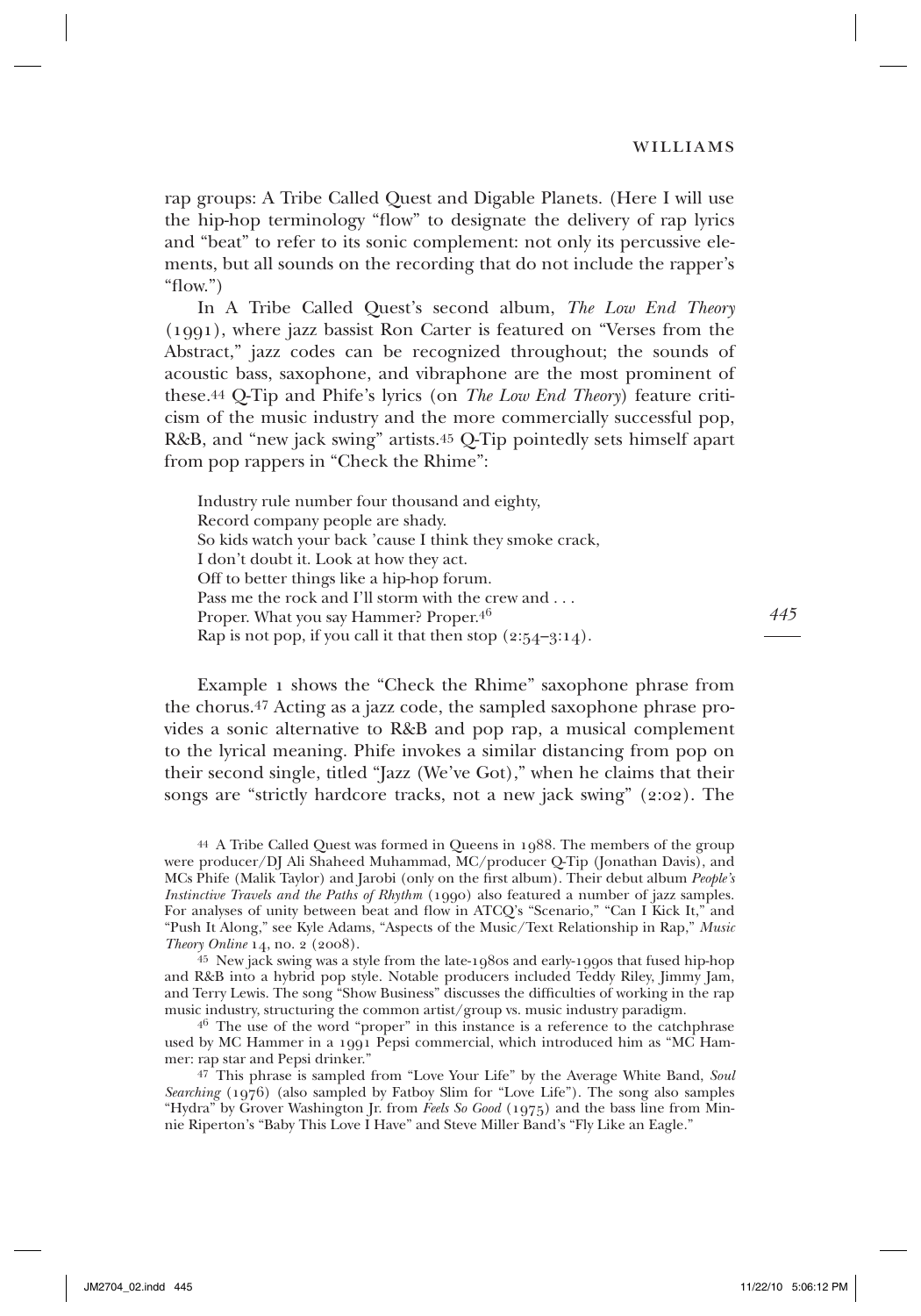example 1. "Check the Rhime" (0:05)



example 2a. "Excursions" (0:00)





chorus of "Jazz" contains a sample of Lucky Thompson playing the first four measures of the jazz standard "On Green Dolphin Street." The song opens with the group chanting "We've got the jazz" repeatedly with a jazz drummer (on brushes) and an acoustic bass pedal point.

Another example of what may be understood as an instance of a pop/rap binary comes from "Excursions," the first track in the *Low End Theory*. After a four-measure bass intro (with no drums), Q-Tip raps the following verse (to the solo acoustic bass accompaniment):

Back in the days when I was a teenager Before I had status and before I had a pager You could find the Abstract [Q-Tip] listening to hip-hop My pops used to say it reminded him of bebop I said, well daddy don't you know that things go in cycles The way that Bobby Brown is just ampin' like Michael.

These opening lyrics acknowledge the African American lineage from bebop to hip-hop, yet a distinction is drawn between black "pop music" such as that of Michael Jackson and Bobby Brown on one hand, hiphop and bebop on the other. "Excursions" opens with an acoustic bass figure that loops throughout the song (ex. 2a). $4^8$ 

<sup>48</sup> This bass riff is from "A Chant for Bu" by Art Blakey and the Jazz Messengers. The original is in  $\frac{3}{4}$  time, and producer Q-Tip was able to copy-and-paste the first two eighth notes of the measure to create a beat in common time: "I took the original bass line, which was in  $\frac{3}{4}$  time, and I put a beat onto the last measure to make it  $\frac{7}{4}$ . I made the drums underneath smack, so it had that big sound. And I put a reverse [Roland TR-] 808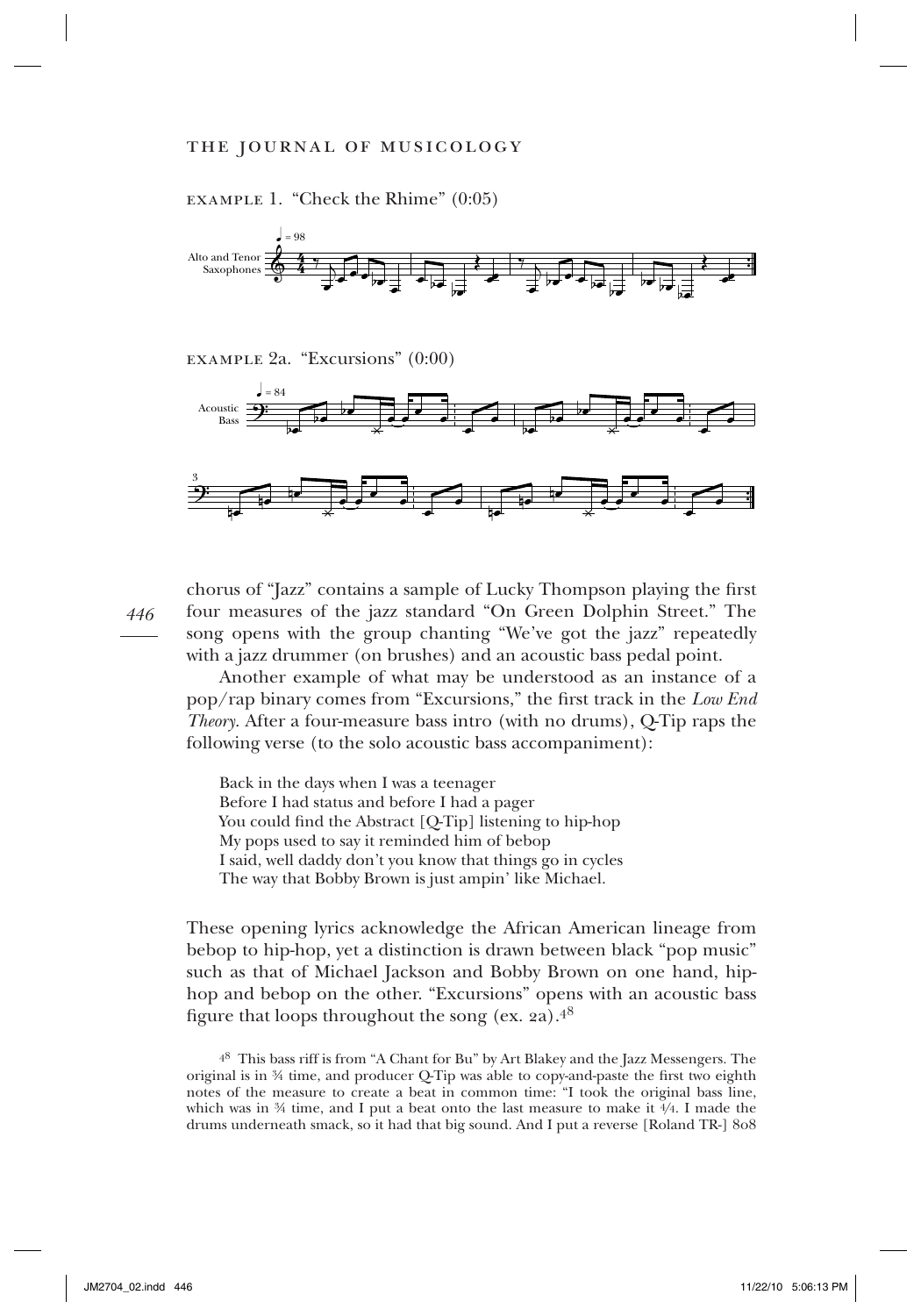

example 2b. "Excursions" (1:40)

The acoustic timbre sampled here signifies a musical authenticity that finds its roots in both folk music and jazz; and on the chorus, samples from a recording of "Time" on the 1971 album *This Is Madness* from The Last Poets represents a borrowing of both lineage and the cultural prestige of poetry (ex. 2b).

Just as Wynton Marsalis and other neoclassical, conservative jazz musicians in the 1980s distanced themselves from pop music, A Tribe Called Quest was distancing rap from pop.49 In order to classify A Tribe Called Quest as "true" hip-hop, Q-Tip distinguished himself from pop rappers like MC Hammer. Both beat and flow work together to generate a sense of authentic or noncommercial (i.e., countercultural) identity. A Tribe Called Quest drew on a long-standing art-versus-commerce myth by evoking a sense of authenticity that aligned jazz, so-called alternative rap, and other musics. Similarly, criticizing the popular music industry positioned ATCQ on the outside, again distancing them from associations of corruption and decay often attributed to mass music.

<sup>[</sup>drum machine] behind it, right before the beat actually kicks in. I loved that Last Poets sample on there, too." Quoted in Brian Coleman, *Check the Technique,* 443.

<sup>49</sup> Of course, this distancing from pop had been a phenomenon before the 1980s: bebop musicians distanced themselves from "commercial" swing music of the 1930s and 40s, and rock and punk musicians have often defined themselves against pop in lyrics and interviews. Even earlier, Louis Armstrong received criticism for surviving the Great Depression by having a singing career on Broadway.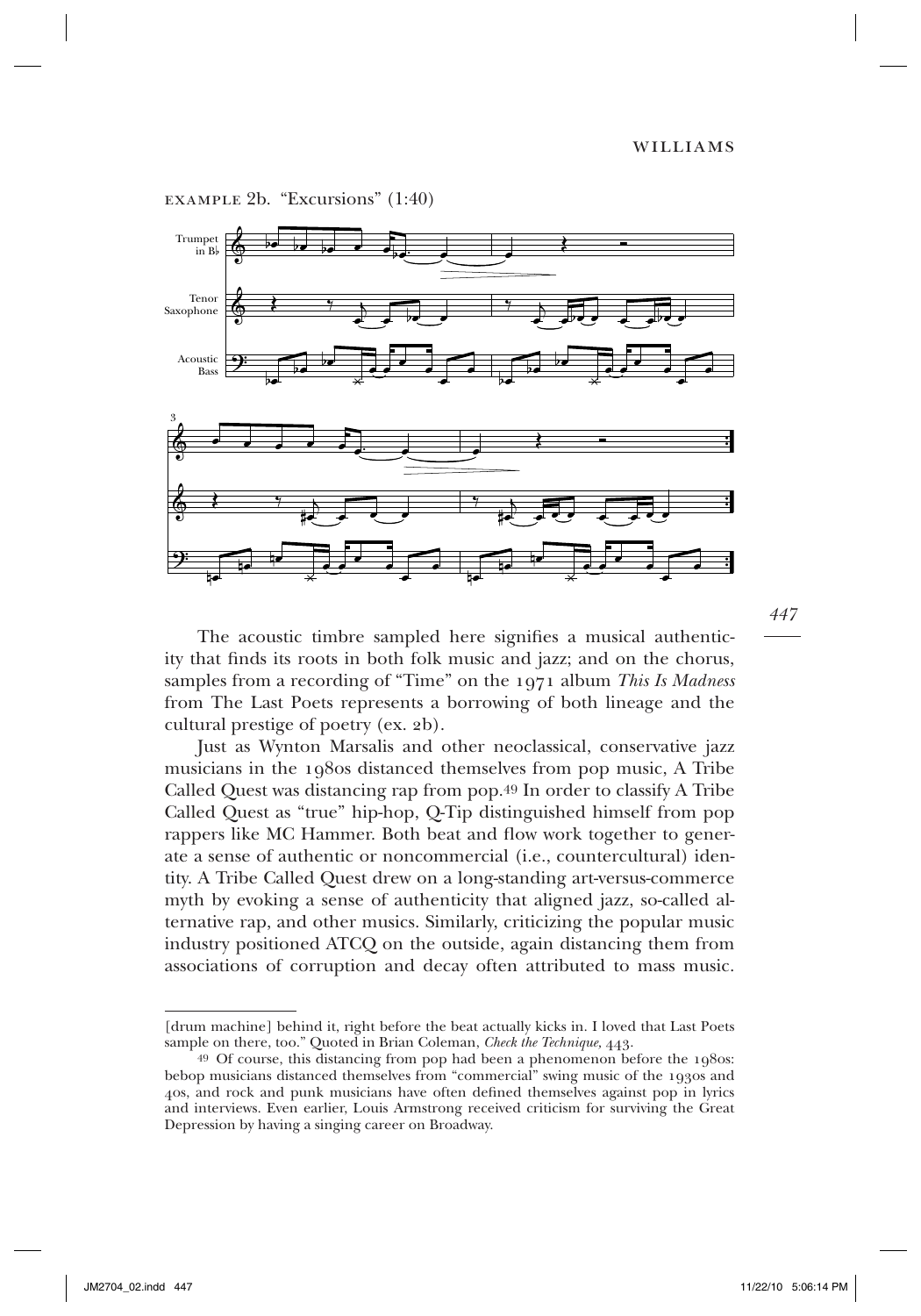Economic denial is a familiar story, a quality of bourgeois production found in jazz, rap, and many other forms of popular music and art as a mark of their authenticity.50 ATCQ's recordings thus stage an awareness of mainstream commercialism as *other* by suggesting that artists such as MC Hammer and Bobby Brown are operating under a false consciousness compared with their informed, less mainstream rap counterparts, even if this is not explicitly the case. Such dichotomies are reminiscent of what Phil Ford calls the "asymmetrical consciousness" of the hipster and the square ("The hipster sees through the square but not *vice versa*").51

Of all the jazz rap groups from this period, Digable Planets arguably flaunted jazz connections and references most overtly by mentioning jazz musicians in many of their lyrics and using numerous jazz samples.<sup>52</sup> Their bohemian image, which had been largely borrowed from the concept of the 1950s hipster, was evident in their use of such jazz-related words as "cool," "cat," "hip," and "dig." Jazz was also used as a marketing tool for the group. An ad for their debut album in *The Source* magazine (April 1993) contained the headline "jazz, jive, poetry, & style." The same issue contained a Digable Planets interview with pictures of the members in a jazz club setting, both male members being shown with a trumpet. And their first music video, for "Rebirth of Slick" (Cool Like Dat)," featured the group performing in a jazz club setting in New York City. Jazz became the vehicle by which to market Digable Planets and the framework to use for reviews, interviews, and other journalism.53

The complex collage of terminology and cultural references in their lyrics borrowed from multiple countercultures: 1950s hipsters and beat poets, spoken word poetry, hippies, Five Percenter Culture, "old school" hip-hop (Fab 5 Freddy, Crazy Legs of the Rock Steady Crew, Sugarhill Re-

<sup>50</sup> The idea of being "uncommercial" or not "selling out" was a characteristic of authenticity found in a number of music genres. It extends at least as far back as the Romantic notions of transcendence and timelessness in nineteenth-century music. Bourdieu has written about the idea of economic disinterestedness as a bourgeois production illusion; see Pierre Bourdieu, "The Forms of Capital," 242.

<sup>51</sup> Ford, "Hip Sensibility in an Age of Mass Counterculture," 123.

<sup>52</sup> Formed in 1989, Digable Planets included members Butterfly (Ishmael Butler, from Brooklyn), Doodlebug (Craig Irving, from Philadelphia), and Ladybug (Mary Ann Viera, from Maryland).

<sup>53</sup> "Rebirth of Slick (Cool Like Dat)" was released in November 1992 in anticipation of the February 1993 album release of *Reachin' (A New Refutation of Time and Space)*. "Rebirth of Slick" received heavy radio airplay by January, the accompanying music video was prevalent on both MTV and BET, and it had sold 400,000 copies by early February. This single is by far the most well known from the group; it reached number 1 on the Billboard Hot Rap chart and number 15 on the Billboard Hot 100 Singles chart, and the album reached number 15 on the Billboard Top 200. "Rebirth of Slick (Cool Like Dat)" also received a Grammy in 1994 for Rap Performance by a Duo or Group.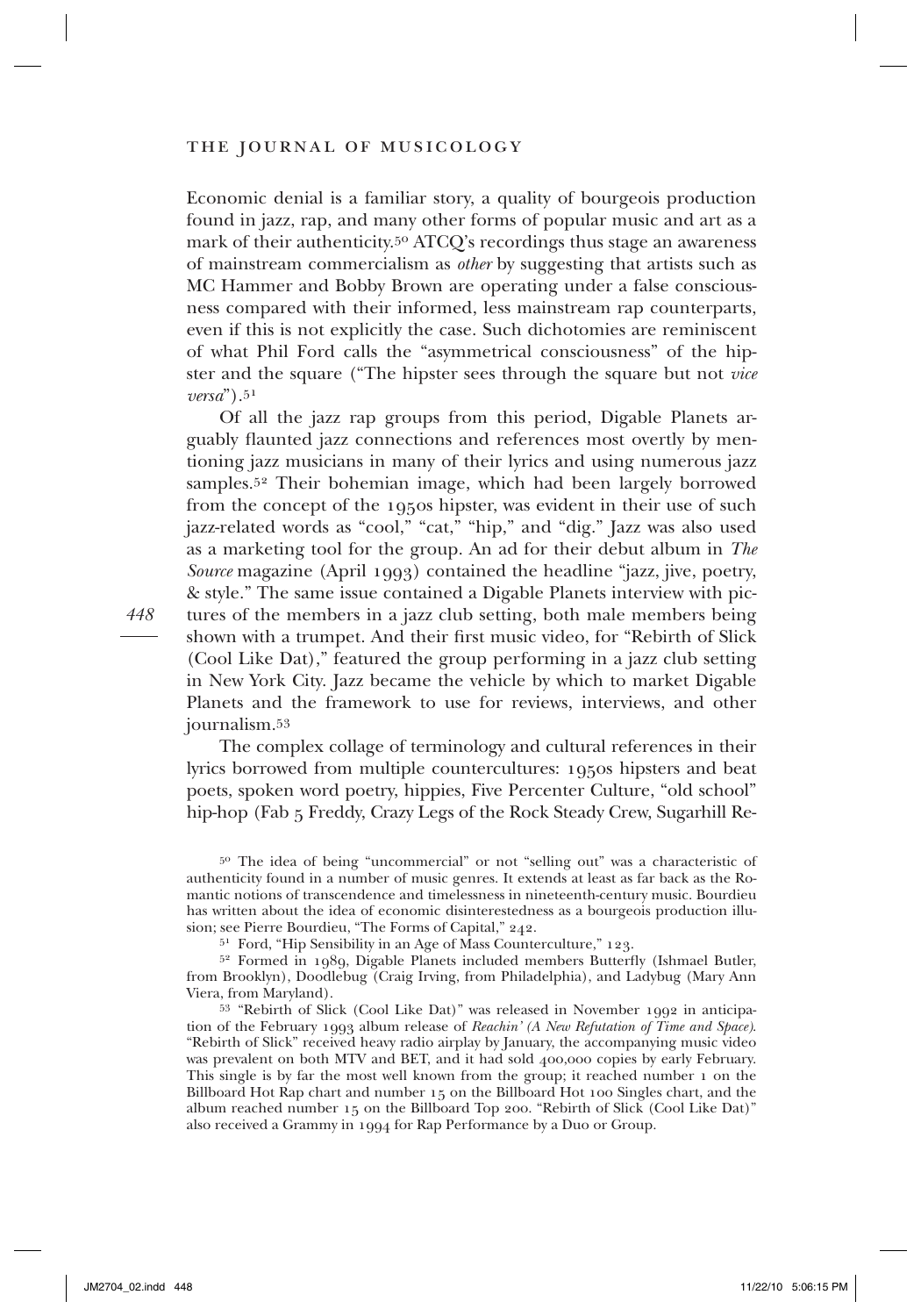

example 3. "Jazz Club Motive" from "It's Good to Be Here" (3:35)

cords), and other poets (The Last Poets, Nikki Giovanni, Maya Angelou). There were jazz references (Charles Mingus, Charlie Parker, Hank Mobley, Dizzy Gillespie, Max Roach), allusions to 1970s blaxploitation films (e.g., *Cleopatra Jones*), and other signifiers of African American identity (e.g., Afros and other hair references such as "don't cover up your nappy, be happy with your kinkin" from "Examination of What"). As in so many American countercultures, particularly those in the 1950s and 60s, references to drugs (usually marijuana, as "nickel bags") complemented an antiauthoritarian atmosphere (speaking against Uncle Sam, the "pigs," and "fascist" conservatives). Lyrical references to Sartre, Camus, and politically tinged lyrics about abortion (in the song "La Femme Fetal") were frequently mentioned in reviews of the album.

The sonic and visual imagery of the jazz club played a significant role in their music as well as in their media image. At the end of the first track of *Reachin'*, "It's Good to Be Here" (which included jazz guitar, trumpet, and acoustic bass), an announcer  $(3:25)$  begins to introduce the group to the backdrop of a jazz piano vamp, with bass and finger snapping on the backbeat (beats 2 and 4 in  $\frac{4}{1}$  time, ex. 3):

Good evening insects, humans too The Cocoon Club54 is pleased to present to you tonight a new band Straight from sector six and the colorful ghettos of outer space They are some weird mother fuckers but they do jazz it up So let's bring them out here, yeah.

<sup>54</sup> The "cocoon club" is perhaps a reference to the famous Cotton Club of Harlem as well as a continuation of the insect metaphors in their lyrics and stage names.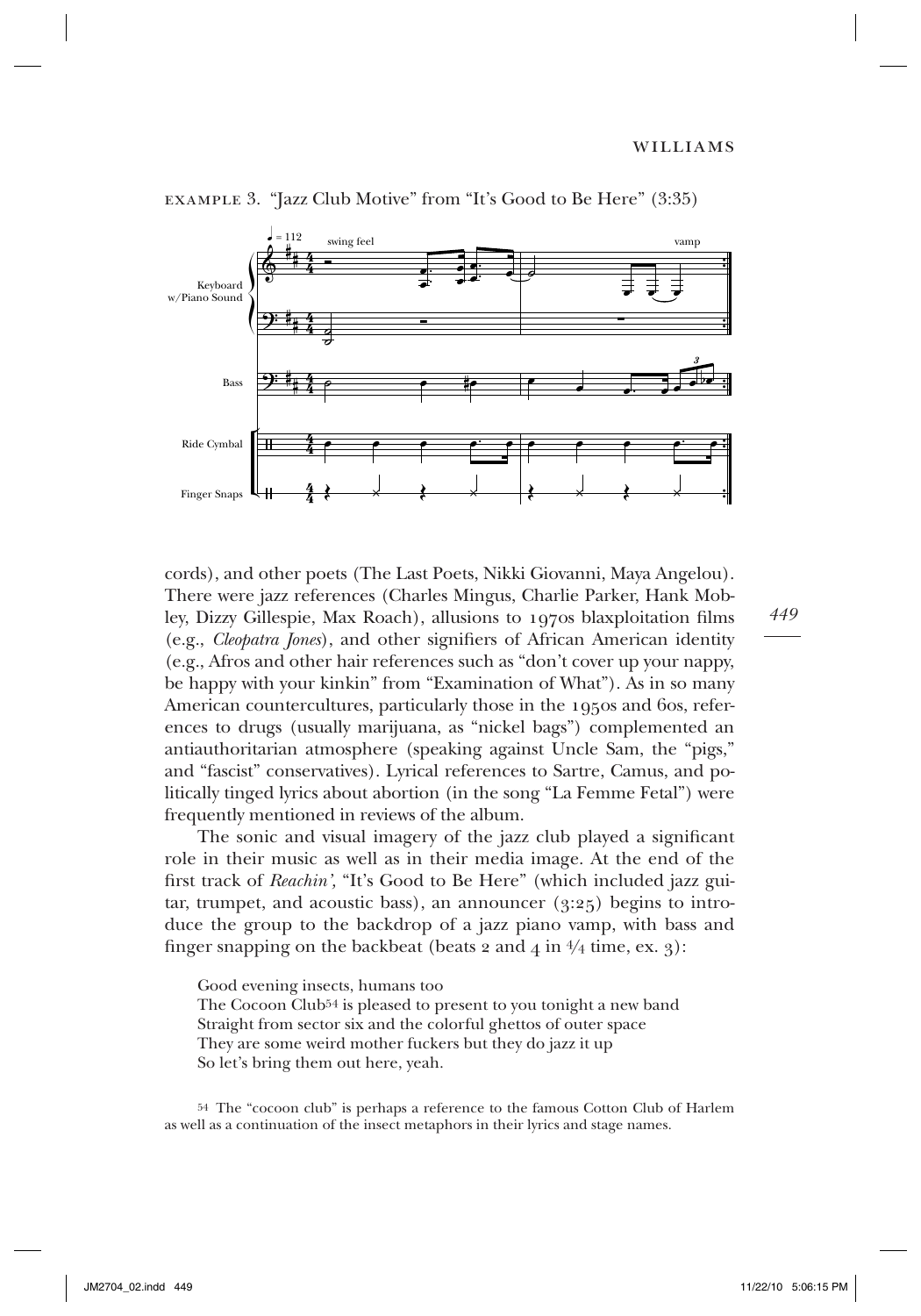#### the journal of musicology

Following these words from the announcer, Butterfly introduces the group and then says "the mind is time / the mind is space / a horn rush, a bass flush  $/$  the mind's the taste  $/$  so sit back, enjoy the set, yeah," later repeating this line during a fadeout. The music video for "Rebirth of Slick" features the members taking the New York subway to a local jazz club where they perform with a Japanese rhythm section to a diverse, yet small, audience. (The entire video is shot in black-and-white.) The irony of this is obvious—promoting a live aesthetic of a jazz club for a recording that had been constructed through digital sampling. The presence of jazz instruments nonetheless suggests "liveness."55 Because of the cultural associations with acoustic jazz (in this case, acoustic bass, piano, and drums playing a jazz vamp), these jazz instruments would be heard as live, thereby suggesting the authenticity of unmediated expression and creativity. No doubt the narration of the "announcer" plays a crucial role in creating a jazz club soundscape as well. A similar effect occurs at the end of "Swoon Units," where a jazz club "sound stage" is created by means of a jazz rhythm section and the sound of audience talking (as Butterfly says he is "hippin up the nerds"). At the end of the album, each member of the band provides a final stanza with the earlier jazz club motive sonic background. These three separate jazz club interludes on the album use the same musical material, thereby solidifying the interpretation of various jazz tropes as central themes or as fundamental to the group's image and style.56

Their debut single "Rebirth of Slick (Cool Like Dat)" is exemplary in the use of jazz codes within hip-hop beats. As shown in table 1, the instrumental introduction is sixteen measures long  $(4 + 4 + 4 + 4)$ ; the first four measures include the solo walking acoustic bass phrase that repeats throughout the song (as bass figure 1; see ex.  $\alpha$ <sub>4</sub>a).<sup>57</sup>

The second four measures consist of bass figure 1 accompanied by finger snapping on beats  $2$  and  $4$ . The third set of four measures adds drums, and the fourth adds a horn line with saxophone and trumpet. Verses include acoustic bass and drums, with a variation on the bass line  $(bass figure 2)$  in every concluding four-measure unit. On the chorus,

<sup>55</sup> The most extensive study of "liveness" is Philip Auslander, *Liveness: Performance in a Mediatized Culture* (London: Routledge, 1999).

<sup>56</sup> "Last of the Spiddyocks," a track with numerous jazz musician references and features a Harmon muted trumpet in the beat, ends with audience applause—another signifier of liveness.

<sup>57</sup> The bass line also features as a leitmotiv in "Appointment at the Fat Clinic" (track 11) and "Escapism (Gettin' Free)" (track 10), not as central to the basic beat as in "Rebirth of Slick," but as a small moment within the other two songs. This bass line, now associated with Digable Planets' moment of success, has been sampled by later rap artists (e.g., E-40 for "Yay Area").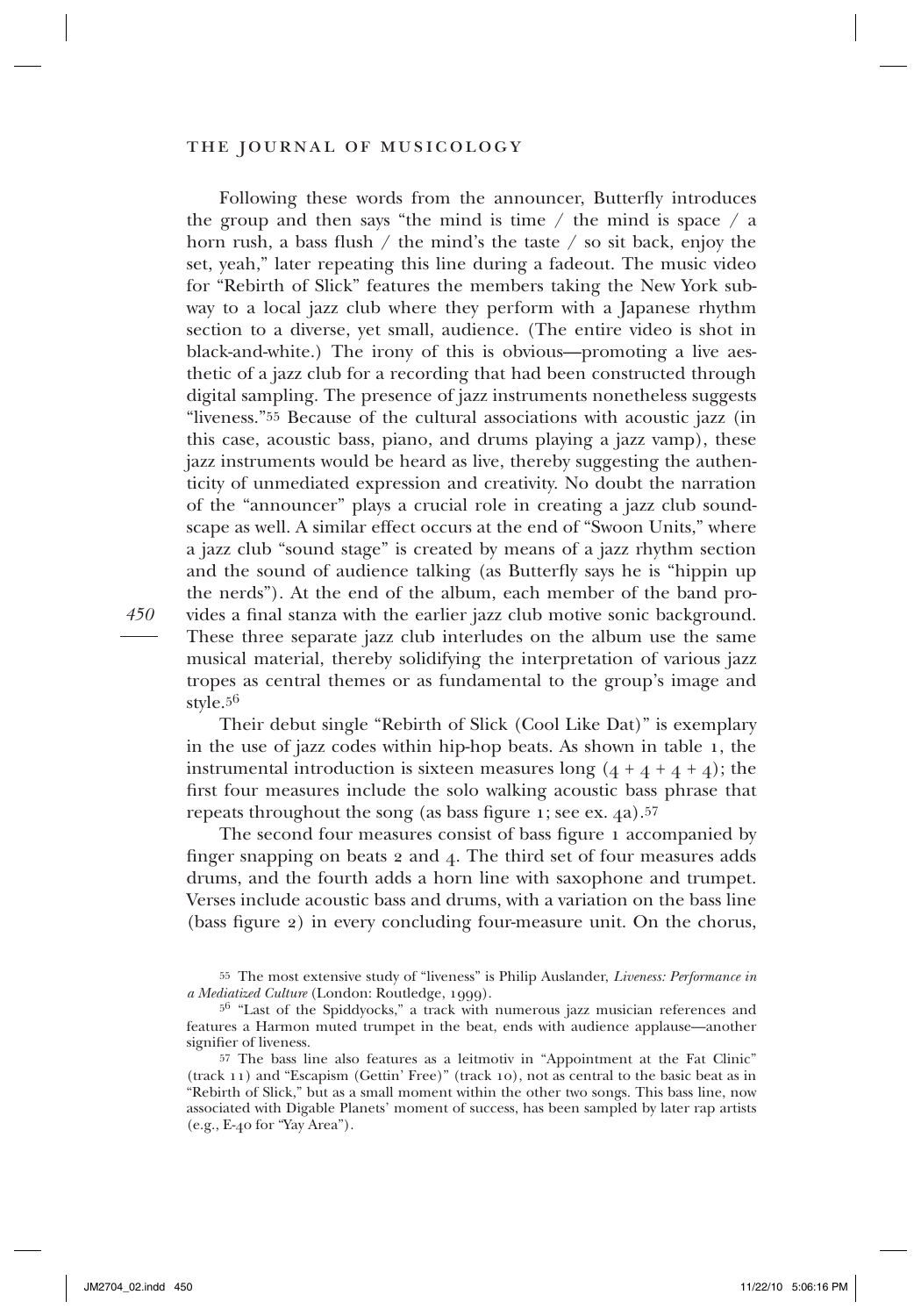# TABLE 1

| Instrumental introduction                      | measures  |
|------------------------------------------------|-----------|
| Solo acoustic bass (bass figure 1)             | $1 - 4$   |
| Bass figure 1 with finger snaps                | $5 - 9$   |
| Bass figure 1 with finger snaps and drums      | $10 - 14$ |
| Bass figure 1 with snaps, drums, and horn line | $15 - 19$ |

# "Rebirth of Slick," opening measures

example 4a. "Rebirth of Slick (Cool like Dat)"



example 4b. "Rebirth of Slick" chorus (0:29)



the words "I'm cool like that" repeat every two beats with the horn line from the intro (with the bass and drums, ex. 4b).

The particular sonic texture from the chorus (horns, bass, and drums) becomes the central jazz trope in the song. The drum sounds (not given in the transcription) include a modified beat from The Honeydrippers' "Impeach the President" (1973), which is an often-sampled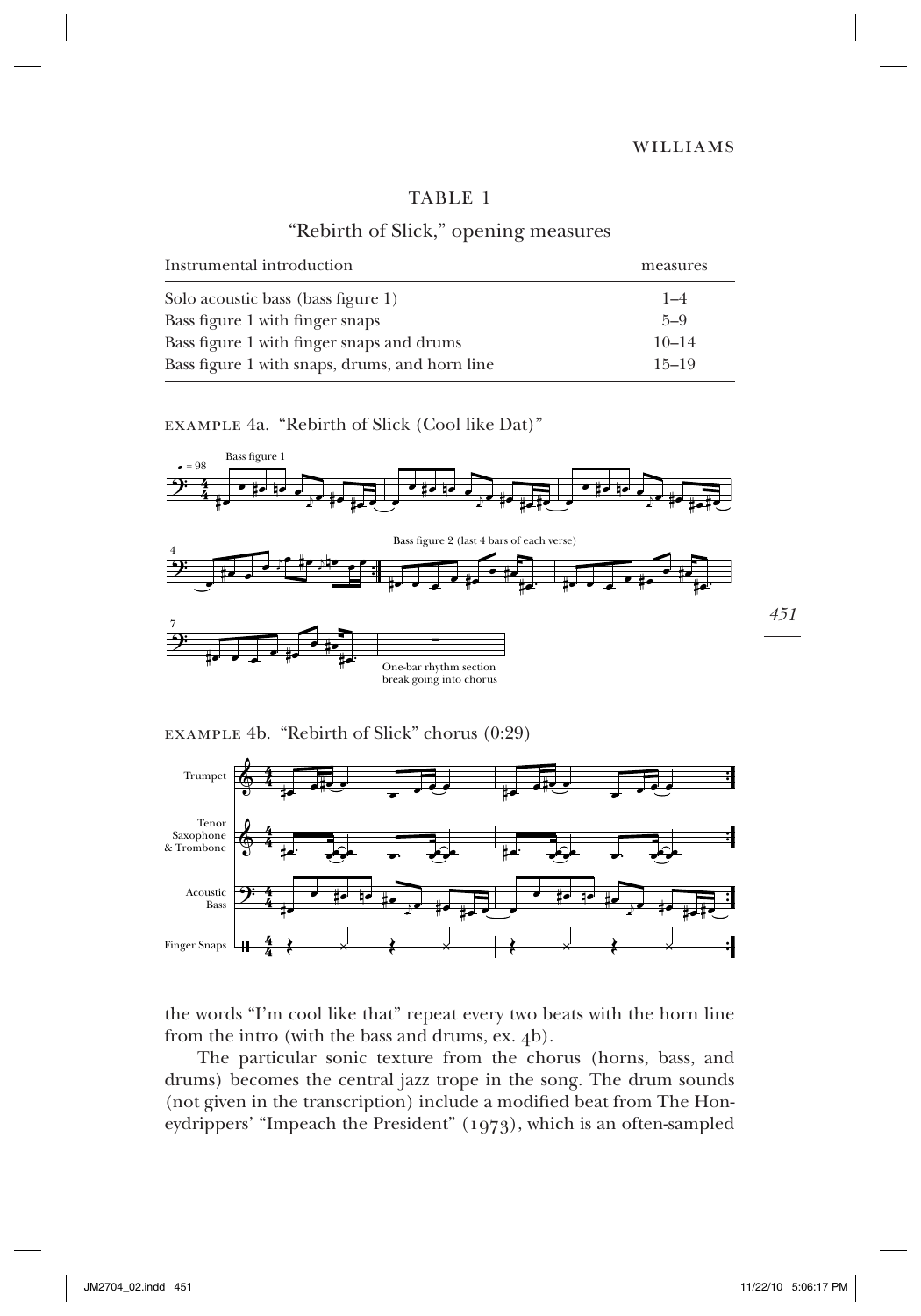funk song. The track is still identifiable as jazz through the use of bass and horns, although it does not use jazz-style drum sounds (a point of comparison would be the drum sounds on A Tribe Called Quest's "Jazz"). $5^8$ 

Doodlebug's third verse of "Rebirth of Slick" demonstrates the abstract, specialist language of their lyrics:

We get you free 'cause the clips be fat boss Them dug the jams that commence to goin' off She sweats the beats and ask me could she puff it Me I got crew kid, seven and a crescent Us cause a buzz when the nickel bag a dealt Him that's my man with the asteroid belt They catch a fizz from the Mr. Doodlebig He rocks a tee from the Crooklyn nine pigs Rebirth of slick like my gangster stroll The lyrics just like loot come in stacks and rolls You used to find the bug in a box with fade Now he boogies up your stage plaits twist the braids.

*452* Both A Tribe Called Quest and Digable Planets used complex lyrics that may appear incomprehensible to a square outsider. As Kyle Adams has argued, the lack of narrative unity or cohesion in the lyrical content of groups like A Tribe Called Quest can be explained through a rapper's desire to match the sounds and rhythm of their "flow" to a precomposed "beat."59 Even if this is the case, connections to 1950s hipster terminology signify a loosely unified countercultural or "hip" ethos between beat and flow.<sup>60</sup> Groups like A Tribe Called Quest and Digable Planets were negotiating a complexity of topics and ideas musically and lyrically, and a closer reading of the two groups would show striking differences in a number of ways. $61$  But in the media reception of many of these groups, jazz became a readily identifiable unifying force.

 $5<sup>8</sup>$  The timbres of funk drum sounds are a firmly ingrained sonic signifier of hiphop, beats that allow a surprising amount of flexibility for the sound of the overall product, depending on the other sounds sampled or borrowed. The bass line and horn figures derive from Art Blakey and the Jazz Messengers' "Stretchin" from the album *Reflections in Blue* (1978).

 $60$  I do not mean to imply here that finding unity should be the goal in music analysis of any kind, as smaller units of meaning can also warrant investigation in the close reading of music recordings. See Justin A. Williams, "Beats and Flows: A Response to Kyle Adams," *Music Theory Online* 15, no. 2 (2009).

 $61$  Though I focus on jazz references in these groups, it is worth acknowledging the high degree of unconcealed intertextuality in hip-hop music and culture more generally, and I would go as far to say that it forms the fundamental aspect of hip-hop aesthetics.

<sup>59</sup> See Adams, "Aspects of the Music/Text Relationship in Rap."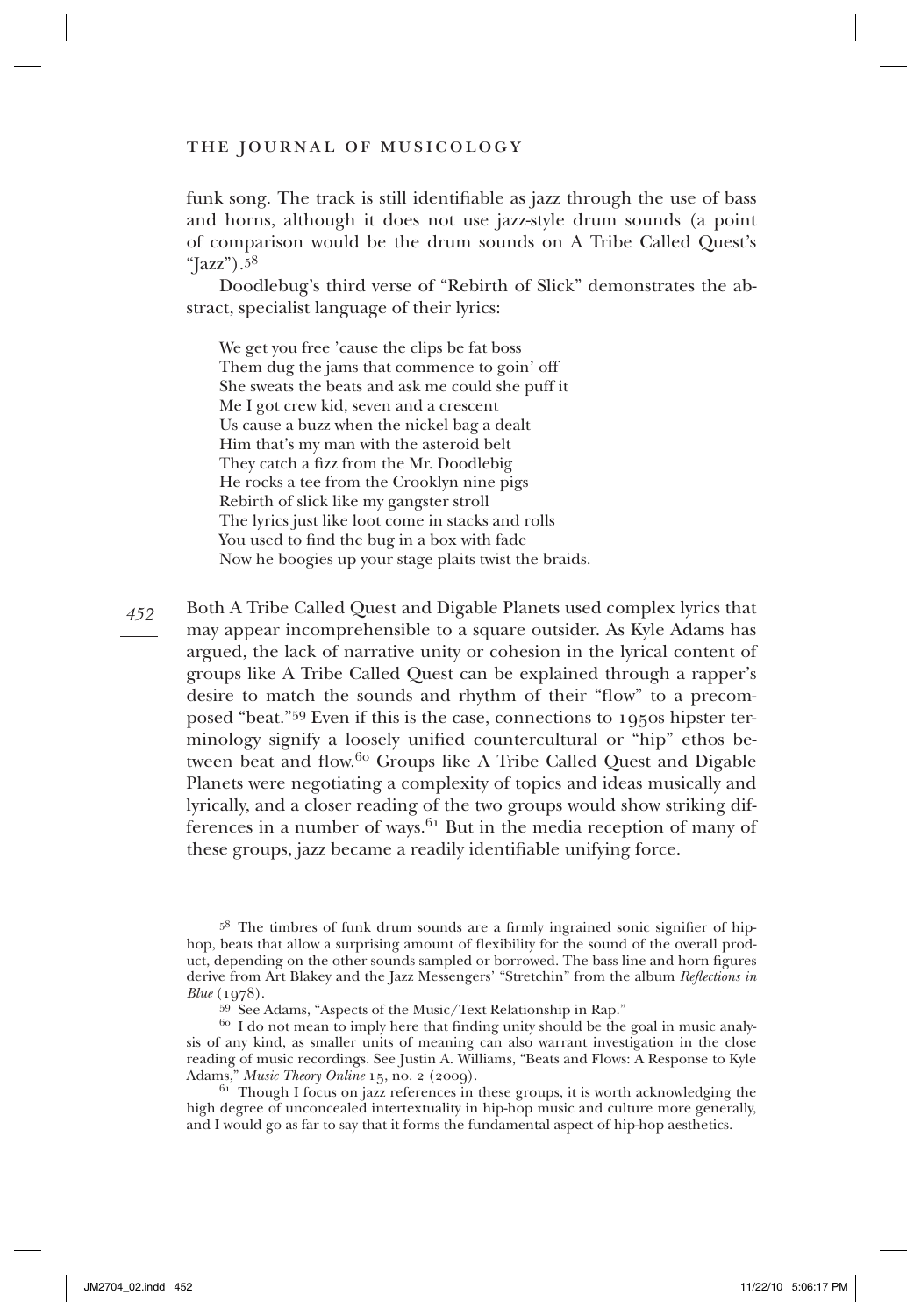## *Media Reception*

Jazz rap groups like A Tribe Called Quest were often defined by their sounds in ways that their counterparts in other rap subgenres could not be. To quote Crane, "Cultural information that is already familiar because of its associations with previous items of culture is more readily assimilated into the core,"<sup>62</sup> the "already familiar" being jazz codes and their attached high art ideologies. The "core," in this case, is the mainstream discourse as framed by various media; and print media such as *Rolling Stone*, *The Source*, *Vibe*, and *Rap Pages* contextualized the jazz samples in terms of class, intelligence, and artistic achievement.

One *Rolling Stone* review described the sounds of ATCQ's first album as "funkified quiet-storm pseudo-jazz you might expect young Afrocentric upwardly mobiles to indulge in when they crack open that bottle of Amaretto and cuddle up in front of the gas fireplace: plenty of sweet silky saxophones.<sup>"63</sup> John Bush wrote "Without question the most intelligent, artistic rap group during the 1990s, A Tribe Called Quest jumpstarted and perfected the hip-hop alternative to hardcore and gangsta rap."64 One writer expressed that the *Low End Theory* "demonstrated that hip-hop was an aesthetic every bit as deep, serious and worth cherishing as any in a century plus of African-American music . . . giving a rap the same aesthetic weight as a Coltrane solo."65 Journalist Brian Coleman wrote of the group "Every time they hit the studio they added a serious, studious, jazz edge to their supremely innovative productions."66 Other adjectives used suggested that they were "more cerebral"67 than other styles, had a "more intellectual bent," $68$  and were "more reflective." $69$ 

<sup>62</sup> Diana Crane, *The Production of Culture: Media and the Urban Arts* (London: Sage, 1992), 10.

<sup>63</sup> Chuck Eddy, "Review of *People's Instinctive Travels and the Paths of Rhythm*," *Rolling Stone,* no. 576*,* April 19, 1990, 15.

<sup>64</sup> John Bush, "A Tribe Called Quest," *allmusic*.com, available at: http://allmusic. com/cg/amg.dll?p=amg&sql=11:dcfixq95ld6e (accessed June 1, 2007).

<sup>65</sup> Peter Shapiro, *The Rough Guide to Hip-Hop,* 2nd ed. (London: Rough Guides, 2005), 363, 365.

<sup>66</sup> Coleman, *Check the Technique,* 435.

<sup>67</sup> Big B, "Record Report—Arrested Development," *The Source,* May 1992, no. 32, 56. See also "Jazz Rap," in *The All Music Guide to Hip Hop: The Definitive Guide to Rap and Hip Hop,* ed. Vladimir Bogdanov (San Francisco: Backbeat, 2003), ix.

<sup>68</sup> "Given its more intellectual bent, it's not surprising that jazz-rap never really caught on as a street favorite, but then it wasn't meant to." "Jazz Rap," in *The All Music Guide to Hip Hop,* ix.

 $69$  "Among the leading proponents of this more reflective style (including De La Soul and the Jungle Brothers), A Tribe Called Quest was arguably the most accomplished." Considine and Randall, "A Tribe Called Quest," from *The New Rolling Stone Album Guide,* 2004, on Rollingstone.com, available at: http://www.rollingstone.com/artists/ atribecalledquest/biography (accessed June 1, 2007).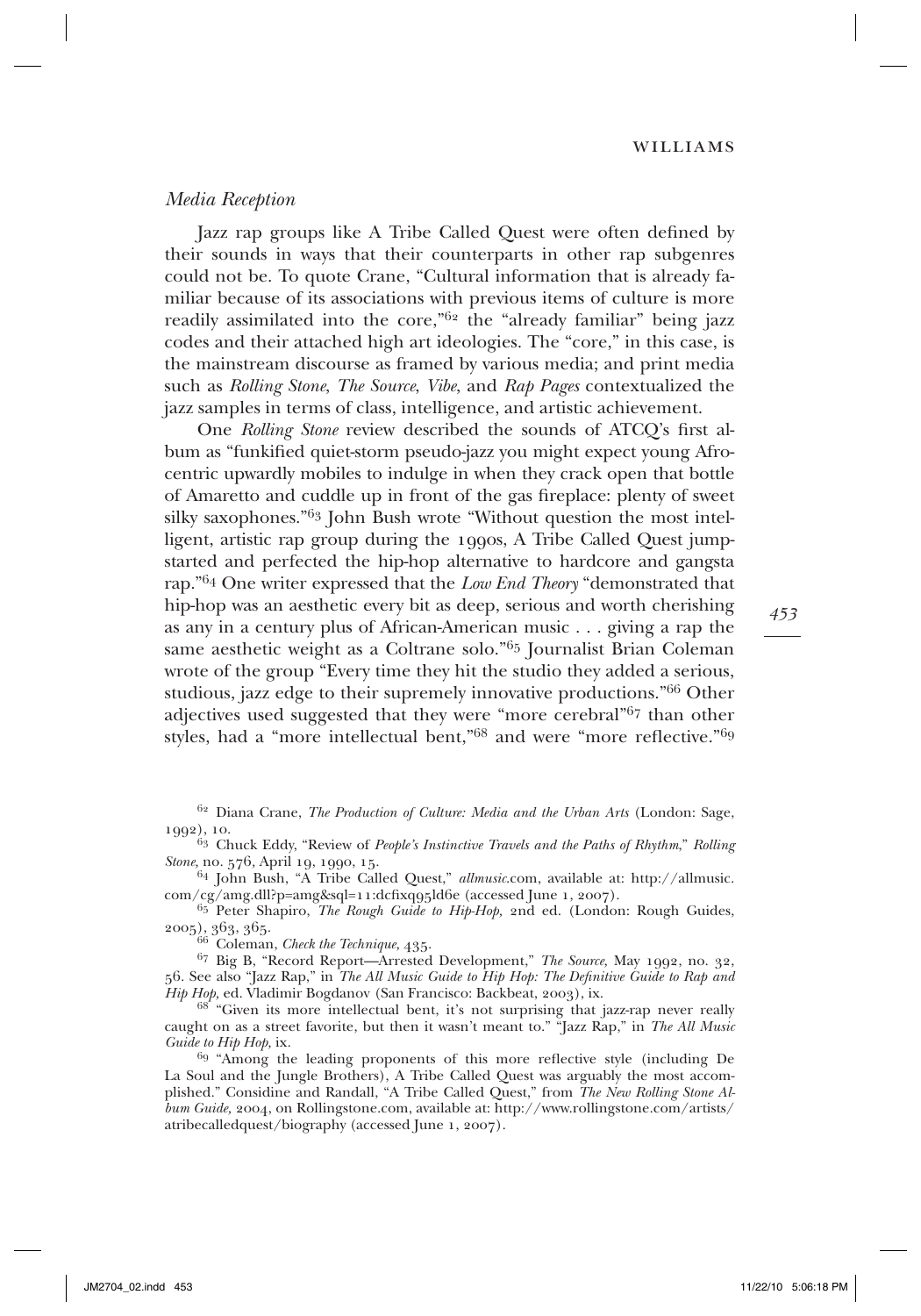Such descriptions implied the elevation of this music to the status of a (bourgeois) high art comparable to jazz.

For Digable Planets, media reception of *Reachin'* also focused on jazz as a high cultural facet of their music. Lyrical references to jazz and musical borrowing of jazz codes featured prominently in reviews. Digable Planets were described as "accessible without succumbing to a pop mentality."70 Kevin Powell wrote in his review that Digable Planets "is everything hip-hop should be: artistically sound, unabashedly conscious and downright cool. And Digable Planets is the kind of rap act every fan should cram to understand."71 Both reviews noted an element of intellectualism in their music, the former explicitly citing jazz and existentialist references. Another reviewer wrote that in *Reachin'* "sampled snatches of music from jazzmen Sonny Rollins and Art Blakey conjure the feel of smoky bebop clubs and two-drink minimums. . . . These jazzy undercurrents give the album a laid-back quality that refutes the riotous stereotype of rap."72

The frequent juxtaposition of jazz rap with rapper/producer Dr. Dre is particularly pertinent in the context of Digable Planets since both had albums and singles released at about the same time.73 Dr. Dre's album *The Chronic* is often seen as the yardstick historically and generically when gangsta rap begins to dominate the rap mainstream and crosses over into pop music realms.74 ATCQ had also been compared directly with Dr. Dre, as Kevin Powell wrote that A Tribe Called Quest and De La Soul provided "nuthin' but 'P' things: poetry, positive vibes, and a sense of purpose."75 This was a reference to Dr. Dre's "Nuthin' But a 'G' Thang," the first single from *The Chronic*. Thus when the media reviewed Digable Planets or other jazz rap artists and albums, they contrasted jazz rap with Dr. Dre (and his label Death Row Records), viewing the latter as representative of a gangsta rap mainstream. The distinctions drawn encompassed sonorities used, lifestyles promoted, and ideologies implied. One article states:

<sup>70</sup> Editors of *The Source*, "Pop Life," *The Source*, January 1994, 26.

<sup>71</sup> Kevin Powell, "Review of *Reachin' (A Refutation of Time and Space)*" (4 stars), *Rolling Stone,* no. 650, February 18, 1993, 61. Powell is most likely referencing the MC Lyte song "I Cram to Understand You," as intertextual references were often as important to hiphop journalism as it was to the music.

<sup>72</sup> Farley, "Hip-hop Goes Bebop."

<sup>73</sup> Both Digable Planets ("Rebirth of Slick (Cool Like Dat)") and Dr. Dre ("Nuthin' But a 'G' Thang") had a single and music video permeating media space at the same time. See *Billboard*, February 6, 1993. Both singles were nominated for the Best Rap Performance by a Duo or Group Grammy Award, with Digable Planets winning the award.

<sup>74</sup> See Chang, *Can't Stop Won't Stop,* 420; and Eithne Quinn, *Nuthin' but a "g" Thang: The Culture and Commerce of Gangsta Rap* (New York: Columbia University Press, 2005), 161.

<sup>75</sup> Kevin Powell, "Review of *Midnight Marauders* and *Buhloone Mindstate*," *Vibe*, November 1993, 103.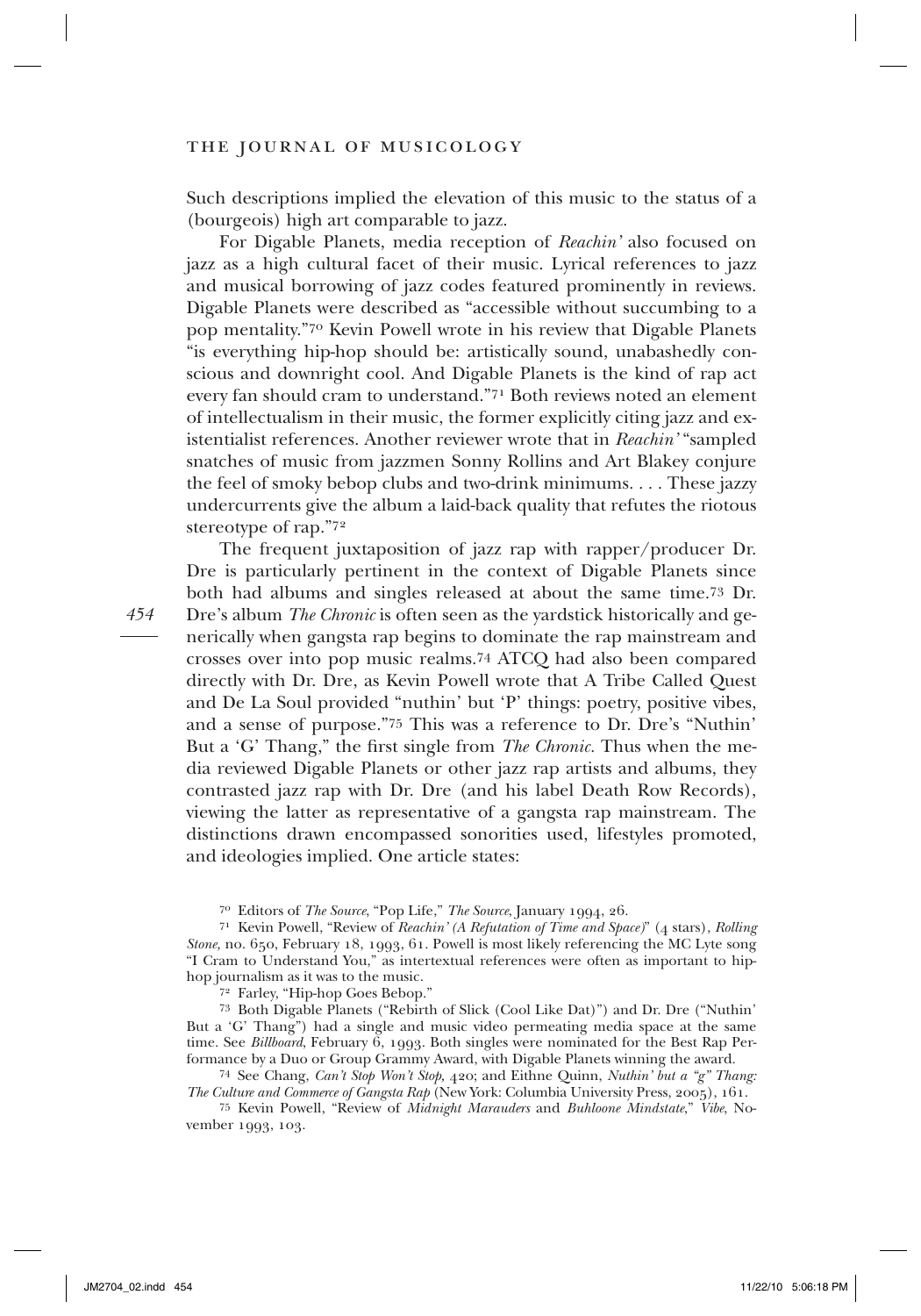In the early 1990s, while Suge Knight's Death Row records dominated hip-hop with artists like Dr. Dre and Tupac, Digable Planets chose the same high road that De La Soul and A Tribe Called Quest had already taken—they all but ignored gangsta culture. MCs Doodlebug, Butter fly, and the sweet-voiced Ladybug combined a positive vibe with jazz samples to create ultra-laid-back joints that provoked head bobbing rather than drive-bys. Their debut, *Reachin'*, invaded college boom boxes and birthed the Top 20 hit and Grammy winner "Rebirth of Slick (Cool Like Dat)."76

Placing De La Soul, A Tribe Called Quest, and Digable Planets on a "high road" in opposition to Death Row artists like Dr. Dre and Tupac Shakur juxtaposes the two with respect to subgenre and implies both Digable Planets' perceived audience and their listening space ("college boom boxes"). Although both Dr. Dre and Digable Planets were considered rap music, for many the two represented opposite ends of a rap spectrum. Such positioning, constructed by those who worked within these imagined juxtapositions—including artists, media, fans, and the industry—served to legitimate the artists' own practices.77

#### *Jazz Codes and Meaning*

Jazz is of course by no means univocal. It is important to note that the jazz art ideology identified here is far from the only existing identity for jazz in the 1980s and other eras. For example, in 1950s *film noir*, "crime jazz" often accompanied the corrupted, dark side of the city; jazz projected sex, drugs, and other vices of a depraved urban landscape (e.g., *The Sweet Smell of Success*, *The Man with the Golden Arm*). As bebop musicians were crafting an elite, virtuosic music appreciated by hipster-intellectuals, jazz-influenced film scores used instruments such as a scooping jazz saxophone to represent the sexuality of a *femme fatale*. This is still evident in recent parodies of *film noir*, for example on the television cartoon series *The Simpsons*. 78 And although this essay is primarily concerned with the use of jazz in the hip-hop world, there were

<sup>76</sup> David Malley, "Digable Planets," *Rolling Stone Album Guide,* 2004, available at: http://www.rollingstone.com/artists/digableplanets/biography (accessed June 1, 2007).

<sup>77</sup> Many other hip-hop groups, such as Organized Konfusion, Stetsasonic, Main Source, Black Moon, Freestyle Fellowship, The Roots, Quasimoto, and Souls of Mischief have incorporated jazz codes that have contributed to their alternative rap categorizations. Although the media gave much less attention to jazz rap after the mid-1990s, the link between jazz and hip-hop continues into the twenty-first century with artists including U.S. trumpeter/rapper Russell Gunn, U.S. pianist Robert Glasper, and U.K. saxophonist/ rapper Soweto Kinch.

<sup>78</sup> These musical tropes were still used in the 1980s; one example was the use of the saxophone in the action series *MacGyver* for a sexually charged fantasy sequence between MacGyver and a woman.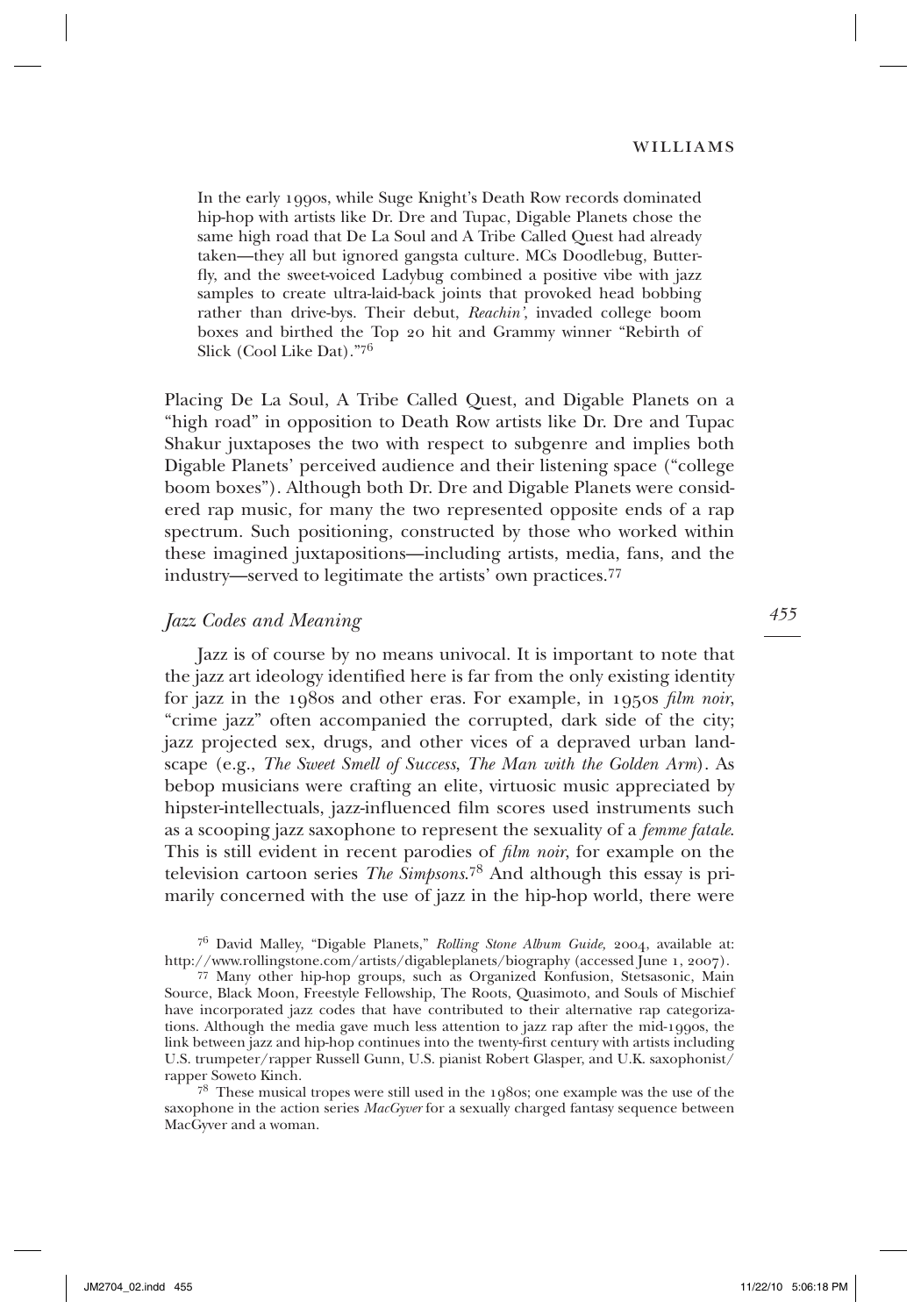instances in which influence flowed in the other direction as well: artists closer to the jazz world who collaborated with musicians and ideas from hip-hop scenes in the 1980s and 90s.79

Were such practices defensible artistically? At worst, the less conservative jazz musician who used elements from hip-hop or the hip-hop producer who digitally sampled from jazz records might be accused of gravitating to whatever was commercially popular and profitable at the time. Record labels, by the same token, could be criticized for fostering hip-hop and jazz collaboration in order to rebrand an old genre and thus sell back catalogues. At best, jazz musicians who borrowed and collaborated with hip-hop could be said to improve the genre, staying close to their musical lineage while trying something new in the spirit of jazz as a verb rather than a noun. Thus whereas jazz codes added a degree of sophistication and cultural elevation to rap, hip-hop codes, such as turntable scratches and hiss from sampled vinyl, could be heard on a number of jazz recordings as "subcultural capital" said to signify hipness or coolness.<sup>80</sup>

The examples cited above help show how jazz can symbolize a variety of meanings, depending on context and interpretive community, for example high culture, the "street," sexuality, hipness, elite tastes, or urban corruption. However, it was jazz, constructed and distributed as high art in the 1980s mainstream culture industries, that proved to be the most pervasive ideology in contemporary cultural interpretations. As Robert Fink has written, there is now a redefinition of art music that includes jazz (and rock); new composers borrow from rock and jazz, so that "postminimalism's embrace of alternative rock/jazz culture is arty composers turning not away from artiness, but *toward* it."81

In many of these cases, the interpretation of jazz codes tends toward the general rather than the specific, so that the precise meanings

<sup>79</sup> For example, three years after Gang Starr's successful "Jazz Thing" (where rapper Guru stated, "The 90s will be the decade of a jazz thing"), Guru made a hip-hop album entitled *Jazzmatazz Vol. 1* (1993) in collaboration with various jazz musicians including Branford Marsalis, Donald Byrd, and Courtney Pine, and he later produced three subsequent volumes of the series (vol. 2, 1995, vol. 3, 2004, vol. 4, 2007). At this time, jazz musicians such as Herbie Hancock, Branford Marsalis, Quincy Jones, Wallace Roney, and Greg Osby were making hip-hop influenced albums. Additionally, Blue Note Records allowed the group US3 (led by British producers Geoff Wilkinson and Mel Simpson) to sample extensively from their catalogue free of charge, producing *Hand on the Torch* (1993), which became the top-selling album on Blue Note Records at the time, and the first to reach platinum sales in the United States. Their single "Cantaloop (Flip Fantasia)" received widespread radio play and added to the jazz and hip-hop fusion trends at the time. For information on the use of electronics, turntables, and sampling technology in more recent jazz, see chap. 6, "Future Jazz," in Nicholson, *Is Jazz Dead?*

<sup>80</sup> "Subcultural capital" is theorized in Sarah Thornton, *Club Cultures* (Middletown: Wesleyan University Press, 1996), 10–14.

<sup>81</sup> Robert Fink, "Elvis Everywhere," *American Music* 16, no. 2 (1998): 146.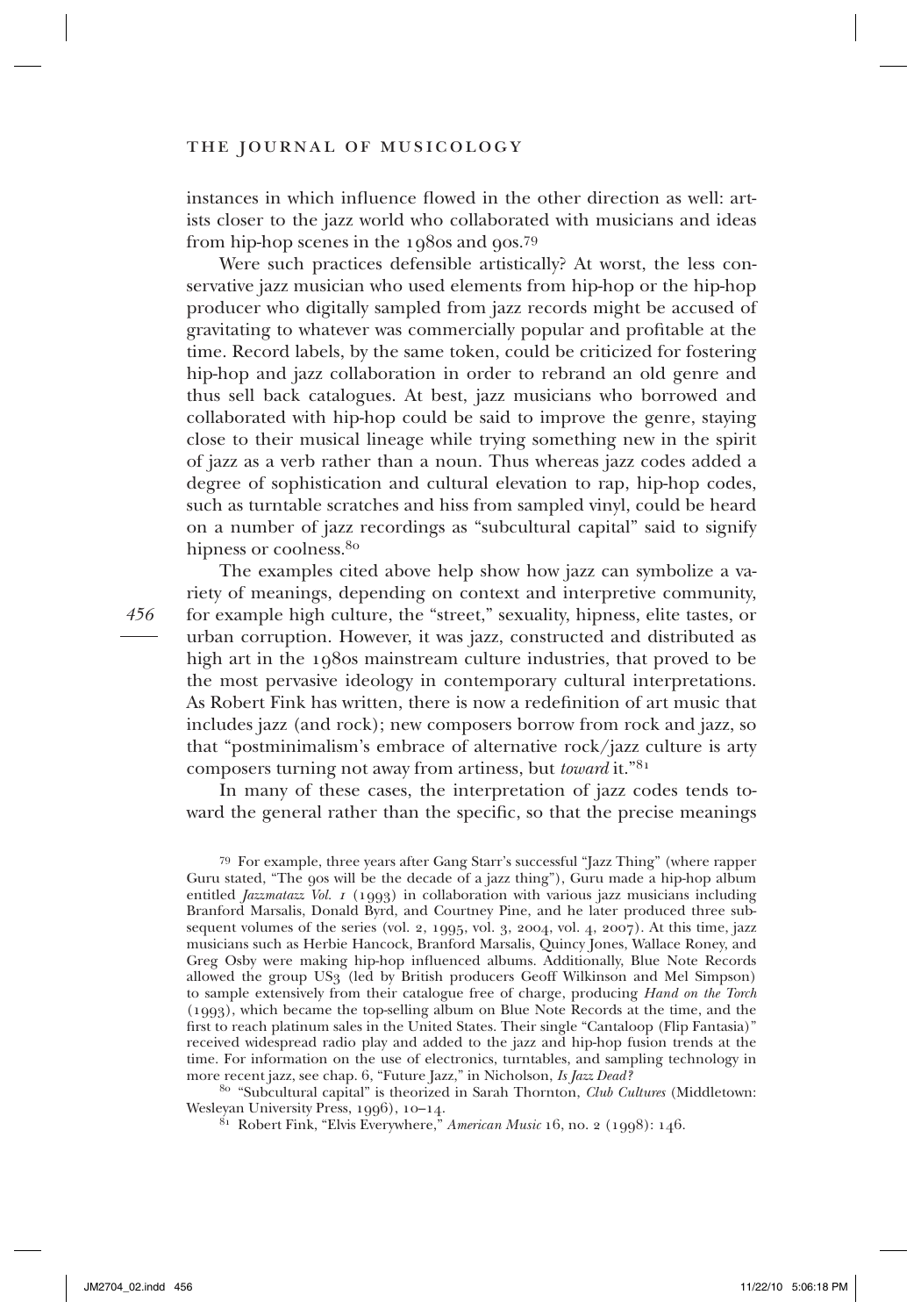of songs can be less important than what the genre has been imagined to represent. In an attempt to decode meaning, journalists often categorize jazz rap artists in terms of preestablished frames. A muted trumpet or a walking acoustic bass are recognizable signifiers—sonic elements that have become emblematic of jazz, as interpreted by certain sociohistorically situated interpretive communities. As in earlier jazz albums and concerts that used string sections as a sign of class (e.g., Paul Whiteman's symphonic jazz of the 1920s, "concert jazz" made famous by Duke Ellington, or *Charlie Parker with Strings* from 1950), acoustic bass and horns have become a sign of class in rap music.<sup>82</sup> Jazz in the 1980s became associated with the middle class, and its ideological associations were brought to groups who sampled jazz. Jazz rap became identified as a counterculture (although the artists themselves do not use the term), an "alternative" within the rap world, partly defined by jazz signifiers that reinforced preexisting cultural meanings.

As Gary Tomlinson has noted with respect to authentic meaning in music, "all meanings, authentic or not, arise from the personal ways in which individuals, performers and audience, incorporate the work in their own signifying contexts. . . . The authentic meanings of a work arise from our relating it to an array of things outside itself that we believe gave it meaning in its original context."83 His comments point to the importance of locating a context for the act of relating musical codes "to an array of things outside itself," a crucial component in the study of musical borrowing and intertextuality of any era, and certainly applicable to the understanding of jazz rap and the "signifying context" for various interpretations of the genre.

Jazz codes arising from that context could easily be identified and distinguished from other rap music sonorities that had largely become the norm. For example, the sound of an acoustic bass—"Can I Kick It?," "Rebirth of Slick (Cool Like Dat)," "Excursions"—is strikingly different to that of the funk bass or synthesized bass of many rap styles, for example, Dr. Dre's "G-funk" style. And the use of a jazz guitar—"Bonita Applebum," "Push It Along," and "It's Good to be Here"—is conspicuously opposed to the use of rock or metal guitars for Rick Rubin's production work with the Beastie Boys and Run D.M.C.: the former implies

 $82$  The use of classical idioms and instruments to elevate jazz and African American culture has a long history, best described in John Howland, *Ellington Uptown: Duke Ellington, James P. Johnson, and the Birth of Concert Jazz* (Ann Arbor: University of Michigan Press, 2009). In light of these traditions, it is interesting to note that on a general level, jazz has a similar function for hip-hop as classical forms had for concert jazz. The current case may emphasize the African American cultural linkage, whereas the former emphasized the hybridity between European (white) styles and African American ones.

<sup>83</sup> Gary Tomlinson, "Authentic Meaning in Music," in *Authenticity and Early Music,*  ed. Nicholas Kenyon (Oxford: Oxford University Press, 1988), 123.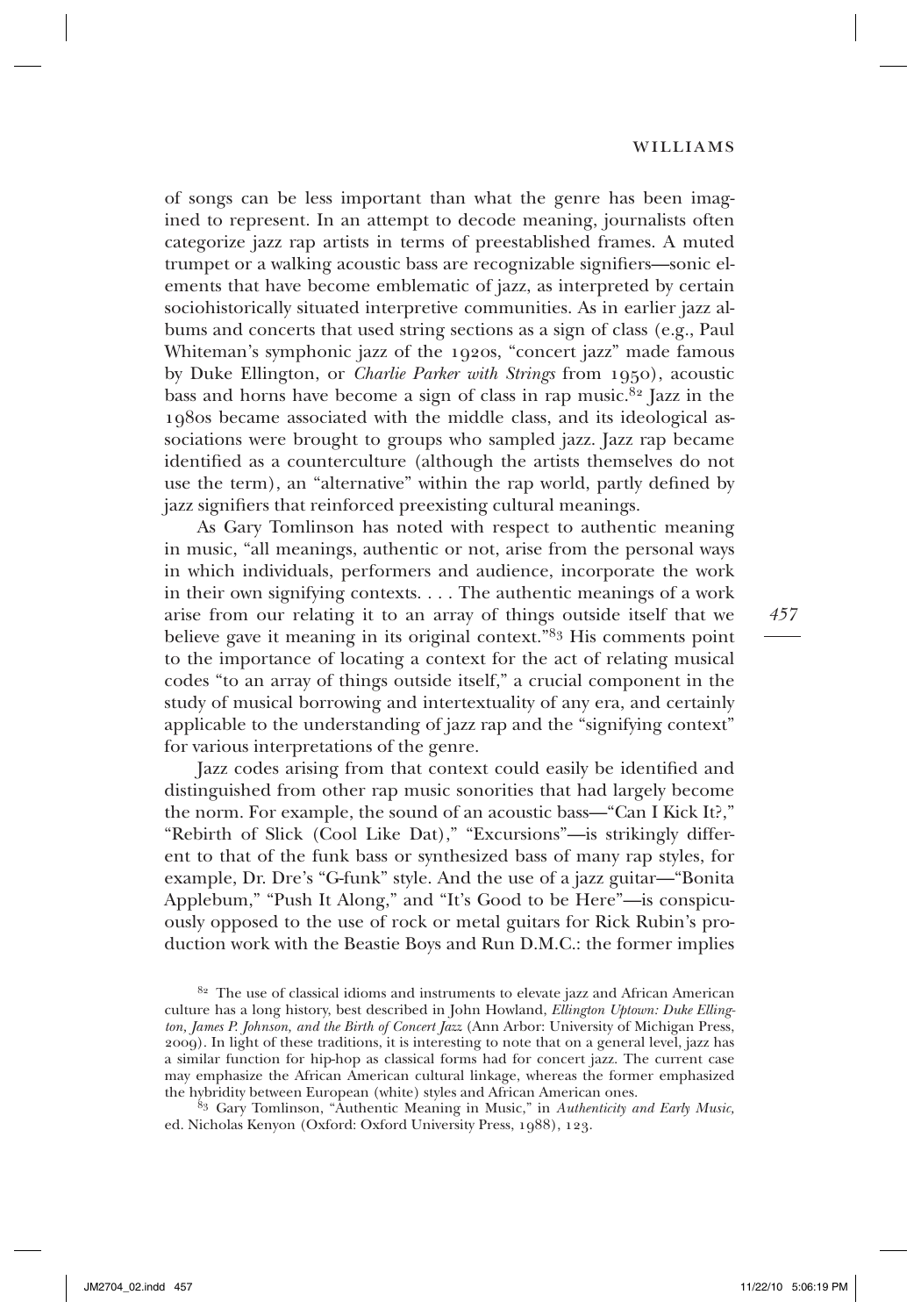a George Benson sound, whereas the latter points more to Eddie van Halen or Jimi Hendrix. Likewise, a muted trumpet or certain horn lines may suggest jazz, but in other styles of rap, instrumental horn lines may be synthesized; more often, drum sounds from funk music will be sampled with the accompanying horn sounds (e.g., trumpet, trombone, saxophone) omitted from the sample.

To take the bifurcation of styles a step further: if early 1990s gangsta rap suggests a listening space of a car or West Coast block party, then jazz rap may evoke more bourgeois environments, such as the modernday jazz club or a hi-fi stereo system in one's living room. Jazz rap implied a more introspective or private experience, to be listened to on a Walkman as opposed to a dance club (e.g., early 90s pop rap of MC Hammer or Vanilla Ice).<sup>84</sup> Musical codes can sometimes imply particular spaces (such as a jazz club), based on a number of factors, including cultural and stylistic associations as well as dominant images from our media-saturated society. If jazz is said to create a certain "vibe" or "atmosphere,"85 then this is further proof that jazz, and other musics, have the ability to imply certain spaces in their recordings. In short, sounds are situated spatially as well as socially and historically.<sup>86</sup>

*458*

As Stuart Hall has written, one of the ideological functions of the media is to distinguish between the center and the periphery—that is, between the realm of a legitimizing "mainstream" and that of an "alternative."87 But in a subculture, legitimacy is reversed, the center being understood as inauthentic, whereas the periphery exudes authenticity. Having a niche, perceived to be followed by few, helps to solidify the subcultural identity of the periphery. For example, bebop, with its niche authenticity as opposed to swing music, was one particular subculture. The same niche authenticity can be said to exist in folk music, art films, so-called indie labels, "alternative" musics, and "conscious" or "backpack" rappers. In an "age of mass counterculture" (to borrow Ford's phrase), the constructions of these subgeneric categories are important

<sup>84</sup> Matt Diehl has described East Coast rap as "interior," for contemplative Walkman listening on the subway as opposed to the West Coast automobile-centric listening of "pop rap." Matt Diehl, "Pop Rap," in *The Vibe History of Hip Hop*, ed. Alan Light (New York: Three Rivers Press, 1999), 129.

<sup>85</sup> For an example of sampling to create atmosphere in Brand Nubian, see Miyakawa, *Five Percenter Rap,* 111–14.

<sup>86</sup> For attention to this third dimension from a geographical perspective, see *Edward Soja, Thirdspace: Journeys to Los Angeles and Other Real-and-Imagined Places* (Oxford: Blackwell, 1996).

<sup>87</sup> Stuart Hall, "Culture, Media, and the Ideological Effect," in *Mass Communication and Society*, ed. James Curran, Michael Gurevitch, and Janet Woolacott (London: Open University Press, 1977).